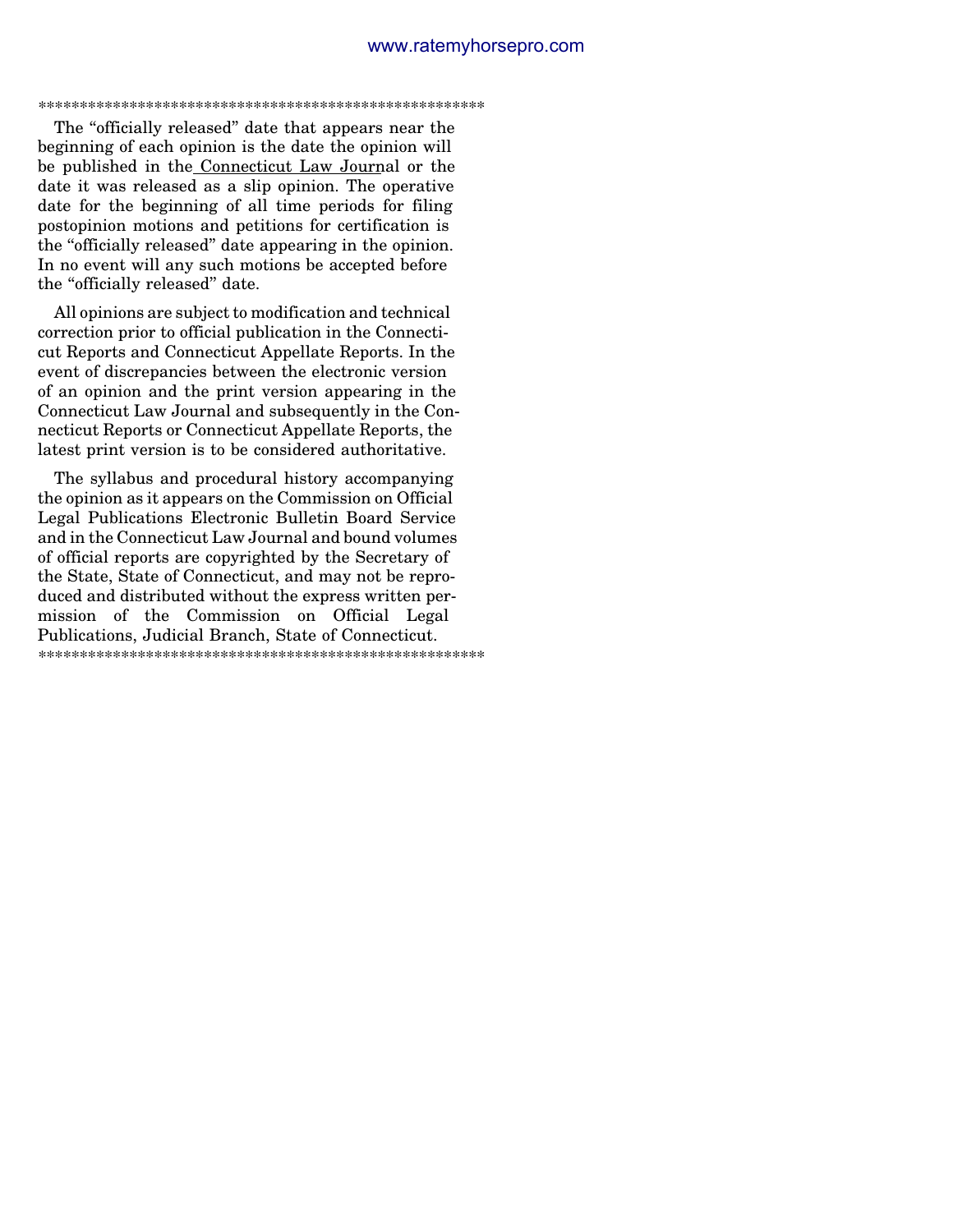# ANTHONY VENDRELLA ET AL. *v*. ASTRIAB FAMILY LIMITED PARTNERSHIP ET AL. (SC 18949)

Rogers, C. J., and Zarella, Eveleigh, McDonald, Espinosa and Vertefeuille, Js. *Argued September 24—officially released April 1, 2014*

*Steven L. Seligman*, with whom, on the brief, were *Lester Katz* and *Christian Sterling*, for the appellants (defendants).

*Hugh D. Hughes*, with whom were *Joseph D*. *Foti, Jr*., and, on the brief, *William F. Gallagher* and *Garrett Moore*, for the appellees (plaintiffs).

*Doug Dubitsky* and *Lisa Solomon* filed a brief for the Connecticut Farm Bureau Association et al. as amici curiae.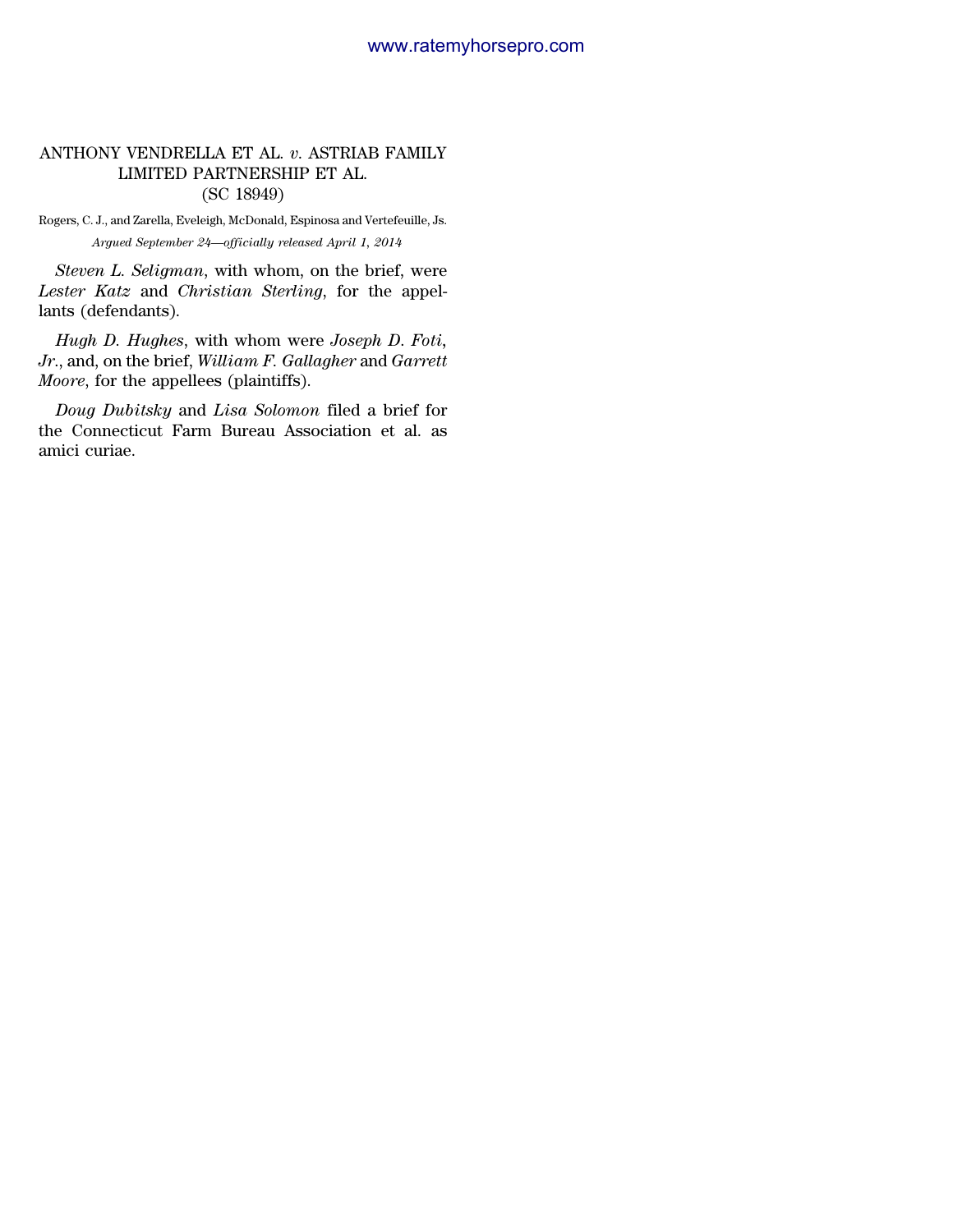#### *Opinion*

ROGERS, C. J. The primary issue that we must resolve in this case is whether the keeper of a horse has a duty to exercise reasonable care to prevent the horse from causing injuries to others when the particular horse has not previously exhibited mischievous propensities, but the trier of facts reasonably could find that horses as a species have a natural propensity to bite. The plaintiffs, Anthony Vendrella (father) and his son, Anthony John Vendrella (minor plaintiff), $\frac{1}{1}$  brought this action for personal injuries incurred when a horse known as Scuppy, which was kept at a facility owned by the defendants, Astriab Family Limited Partnership and Timothy D. Astriab, $^2$  bit the minor plaintiff. The defendants filed a motion for summary judgment contending that there was no genuine issue of material fact as to whether the defendants had actual or constructive notice that Scuppy had mischievous propensities. The trial court granted the motion and rendered judgment for the defendants. The plaintiffs appealed to the Appellate Court, which reversed the judgment of the trial court. *Vendrella* v. *Astriab Family Ltd. Partnership*, 133 Conn. App. 630, 660, 36 A.3d 707 (2012). We then granted the defendants' petition for certification to appeal.<sup>3</sup> *Vendrella* v. *Astriab Family Ltd. Partnership*, 304 Conn. 919, 41 A.3d 306 (2012). The issues that we must resolve on appeal are: (1) Did the Appellate Court properly conclude as a matter of law that a defendant has a duty of care to prevent injuries caused by a domestic animal that did not have known mischievous propensities if the injuries were foreseeable because the animal belongs to a class of animals that is naturally mischievous, i.e., naturally inclined to do an act that might endanger the safety of persons or property;<sup>4</sup> and  $(2)$  if so, is there a genuine issue of material fact as to whether, under the specific facts and circumstances of the present case, the minor plaintiff's injury was foreseeable?<sup>5</sup> With respect to the first question, we conclude that, as a matter of law, the owner or keeper of a domestic animal has a duty to take reasonable steps to prevent injuries that are foreseeable because the animal belongs to a class of animals that is naturally inclined to cause such injuries, regardless of whether the animal had previously caused an injury or was roaming at large and, accordingly, the owner may be held liable for negligence if he or she fails to take such reasonable steps and an injury results.<sup>6</sup> With respect to the second question, we conclude that the evidence submitted by the plaintiffs in the present case in opposition to the defendants' motion for summary judgment created a genuine issue of material fact as to whether the minor plaintiff's injury was foreseeable because horses have a natural propensity to bite. Accordingly, we conclude that the Appellate Court properly reversed the trial court's summary judgment rendered in favor of the defendants and remanded the case for further proceedings.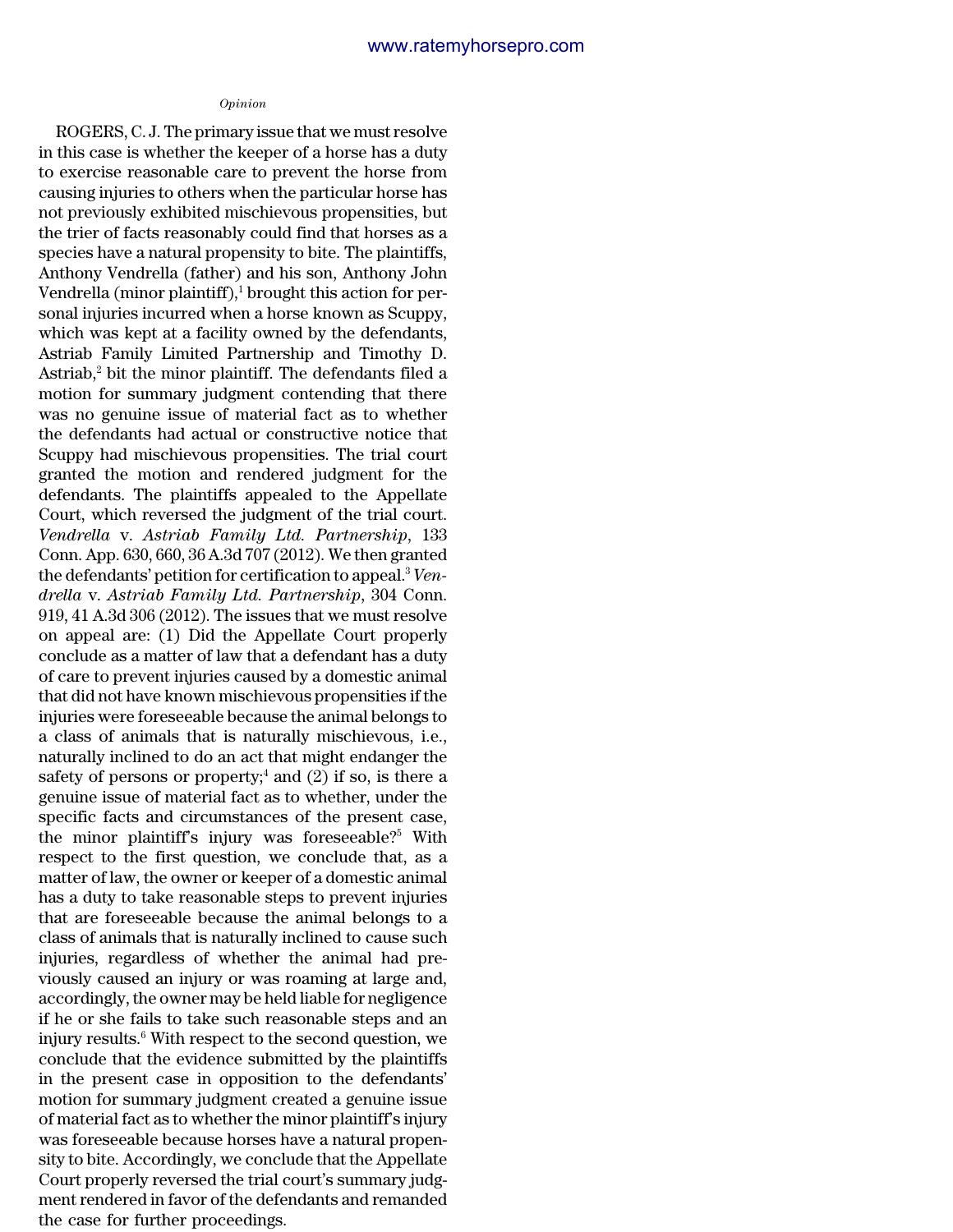Before addressing the merits of the defendants' claims, it is important to clarify what this case is about. As we have indicated, the first question that we must decide is whether, as a matter of law, the keeper of a domestic animal that did not have known mischievous propensities, but that belongs to a class of animals with naturally mischievous propensities, may be held liable for foreseeable injuries caused by the animal when the keeper was *negligent* in controlling the animal or, instead, as claimed by the defendants, the keeper of such an animal is *immune* from liability for such injuries, even if he was negligent in controlling the animal, unless the animal was roaming at large. In other words, we must decide, as a matter of law, whether the owner or keeper of a domestic animal that has not previously displayed mischievous propensities has a duty to take reasonable steps to prevent injuries that are foreseeable because of the animal's naturally mischievous propensities. Because we conclude that the answer to the first question is ''yes,'' the second question that this court must decide is whether there was a genuine issue of material fact as to whether, under all of the relevant facts and circumstances of this case, the injury caused by Scuppy was reasonably foreseeable.

Thus, contrary to the defendants' repeated suggestion in their briefs to this court and at oral argument, the Appellate Court did not adopt, and the plaintiffs are not asking this court to adopt, a rule under which the keeper of a horse can be held *strictly liable* for injuries caused by the animal.<sup>7</sup> Moreover, contrary to the defendants' suggestion, the Appellate Court did not hold, and the plaintiffs make no claim, that injuries from horse bites are foreseeable *as a matter of law* because all horses have a natural propensity to bite under all circumstances. In other words, neither the Appellate Court nor this court concludes that horses may be presumed to be dangerous. Rather, that issue must be decided on a case-by-case basis. Thus, because we conclude in the present case that the plaintiffs' evidence has created a genuine issue of material fact as to whether horses have a natural inclination to bite humans, the case must be submitted *to the trier of facts so that it may decide as a matter of fact* whether the plaintiffs have met their burden of proof on that issue and, if so, whether the defendants were negligent in controlling Scuppy. In other words, the *trier of facts* must determine whether the minor plaintiff's injuries were foreseeable and, if so, what the appropriate standard of care was, whether the defendants breached that standard of care and, if they did, whether the breach was a proximate cause of the minor plaintiff's injuries. Those questions are not for this court to decide.<sup>8</sup>

The opinion of the Appellate Court sets forth the following relevant facts and procedural history. ''At all relevant times Astriab operated a business located at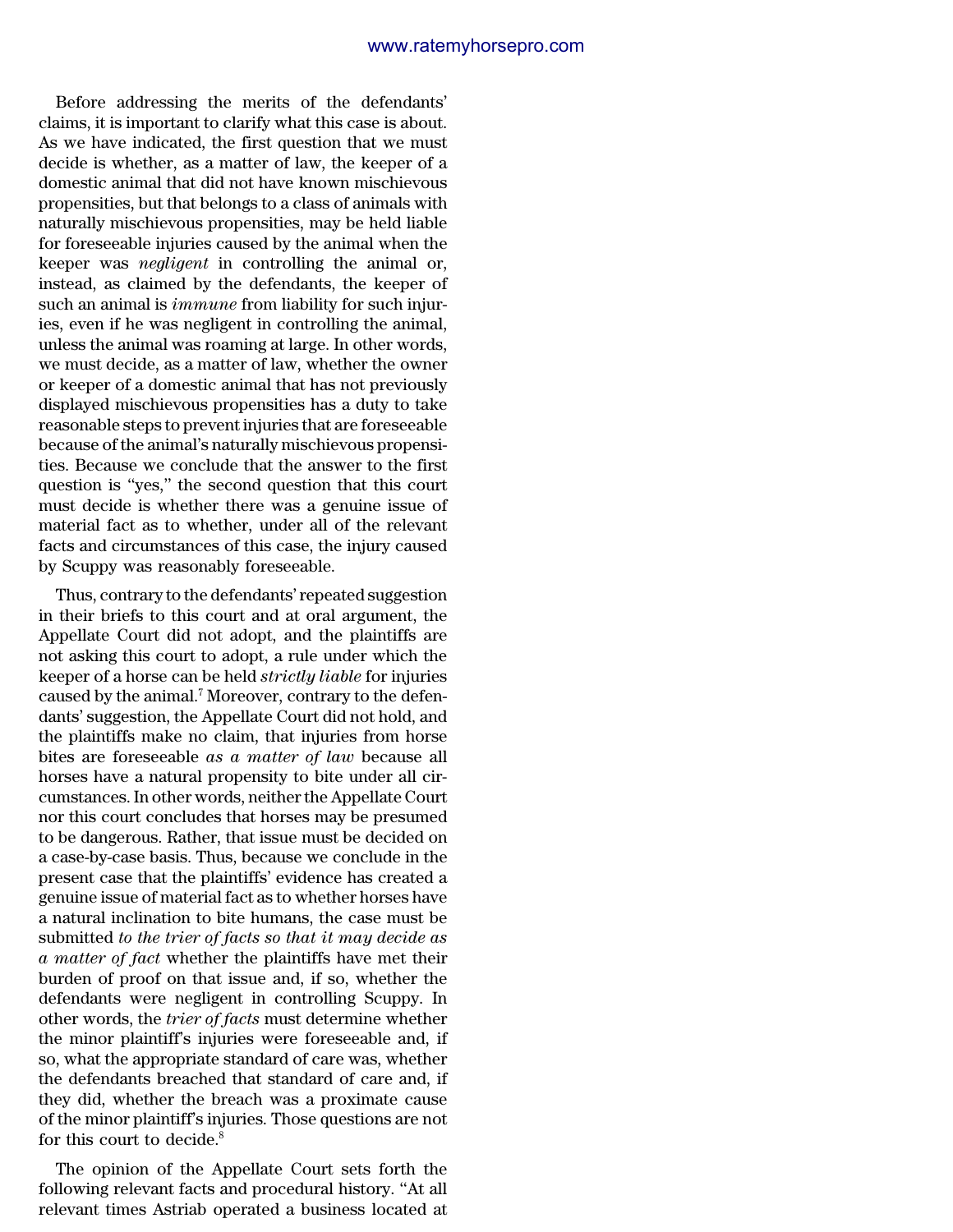203 Herbert Street in Milford (property) known as Glendale Farms. That business was open to the public and was twofold in nature. Glendale Farms sold annual flowers, vegetable plants, ground covers and seasonal ornamentals, and it also provided horse boarding services. The property contained, inter alia, greenhouses, stables and paddocks. As manager and supervisor, Astriab oversaw operations at Glendale Farms.

''Astriab testified in his deposition that customers of Glendale Farms enjoyed seeing the horses on the property and acknowledged that although he could have erected a barrier between the customers and the horses, he chose not to do so. Crystal Cobb, an employee at Glendale Farms and [the] girlfriend of Astriab, similarly testified in her deposition that customers regularly asked to look at the horses after purchasing goods from the greenhouse. She explained that it was something that customers expected because 'when they have little kids, they see the horse, they want to take a look.'

''The plaintiffs patronized Glendale Farms on the morning of May 18, 2006. At that time, the [minor] plaintiff . . . was two years old. After purchasing plants from the greenhouse, the . . . father placed the plants in their vehicle, which was located in a parking lot adjacent to a paddock containing three horses. The plaintiffs then walked over to the paddock and stood approximately one foot outside its fence to admire a brown horse known as Scuppy. The . . . father petted Scuppy as the [minor] plaintiff . . . watched. The . . . father stopped petting Scuppy when the [minor] plaintiff . . . noticed another horse in the paddock. Suddenly, and without warning, Scuppy lowered his head and bit the [minor] plaintiff . . . on his right cheek, removing a large portion of flesh. The injury ultimately required surgery and resulted in a permanent scar on the [minor plaintiff's] right cheek.

''The plaintiffs commenced the present action against the defendants on May  $14, 2008$ .<sup>9</sup> Their complaint consisted of six counts. In counts one and three, the [minor] plaintiff . . . alleged negligence and recklessness on the part of Astriab. In count two, the . . . father alleged a claim of bystander emotional distress against Astriab. Counts four, five and six were directed at the Astriab Family Limited Partnership and repeated the respective allegations of the first three counts.

''On October 2, 2009, the defendants filed a motion for summary judgment. That one sentence motion alleged that 'there is no genuine issue as to any material fact and that the [d]efendants are entitled to judgment as a matter of law on the basis that they neither had actual notice nor constructive notice of any [mischievous] disposition or propensities on the part of the . . . horse which allegedly bit the minor [p]laintiff.' The defendants submitted the sworn affidavit of Astriab in support of that motion. In that affidavit, Astriab averred,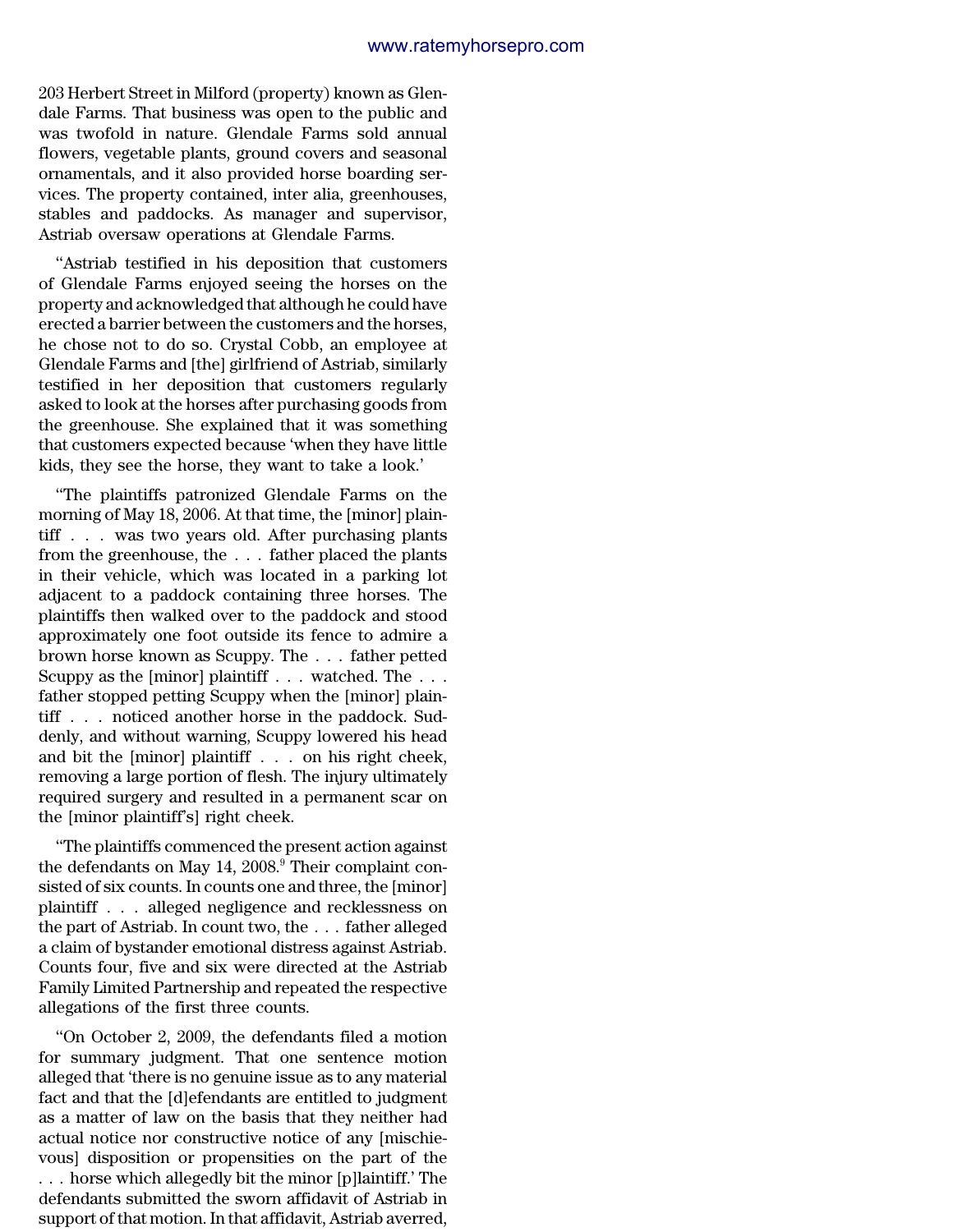inter alia, that 'during the twenty-eight years that Glendale Farm[s] has kept horses, we have never had an episode where any of the horses we kept has bitten or otherwise injured any person.' He further maintained that '[b]ecause I do not know the identity of [the horse] which bit the [minor plaintiff], I have no way of knowing, and do not know, anything about the disposition or propensities of [the horse] before he bit the minor [plaintiff].'

''The plaintiffs filed an opposition to the motion for summary judgment in the spring of 2010, in which they argued that 'a horse, by its very nature, is capable of biting someone without provocation or predisposition and that this was known to the defendants.' The affidavit of Bradley W. Amery, a doctor of veterinary medicine, was filed in support thereof and contained a detailed explanation as to a horse's propensity to bite. In addition, the plaintiff submitted portions of the respective deposition testimony of (1) Astriab; (2) Cobb; (3) Milford [A]nimal [C]ontrol [O]fficer Richard George; and (4) Captain Bernard L. Begley, Jr., of the Milford [F]ire [D]epartment. In his deposition testimony, Begley testified that he had been riding horses 'all of [his] life.' He stated that, in his experience, a horse can bite at any time, explaining that '[horses] have been doing it . . . since the beginning of time, biting and kicking.' For that reason, Begley always is careful to feed a horse either with a bucket or 'palm up—I never put my fingers anywhere near the mouth of a horse.' Consistent with the explanation provided in Amery's affidavit, Begley opined that a horse's propensity to bite is part of its nature.

''In his deposition testimony, Astriab concurred with that assessment. He acknowledged that a horse, by its very nature, could harm a person who attempts to pet or feed [it], stating that 'a horse could bite you and cause great physical damage.' He further acknowledged that he understood that even though a horse does not display a propensity to bite another person, horses by their nature could bite a person. He testified, based on his experience, that he was 'well aware' that horses can bite people.

''Astriab also indicated in his deposition testimony that Scuppy was the horse involved in the incident with the plaintiffs. Although he testified that he had no knowledge of Scuppy biting a person prior to the May 18, 2006 incident, he repeatedly described Scuppy as a 'typical horse.' When asked if Scuppy was different from other horses that would bite if a finger was put in front of him, Astriab answered, '[n]o.' He acknowledged his concern that if someone made contact with Scuppy, whether to pet or feed him, he or she could get bit. When asked whether 'a person who doesn't know Scuppy . . . can go up to Scuppy, put [his] hand out and the horse, being a horse, could bite that person,'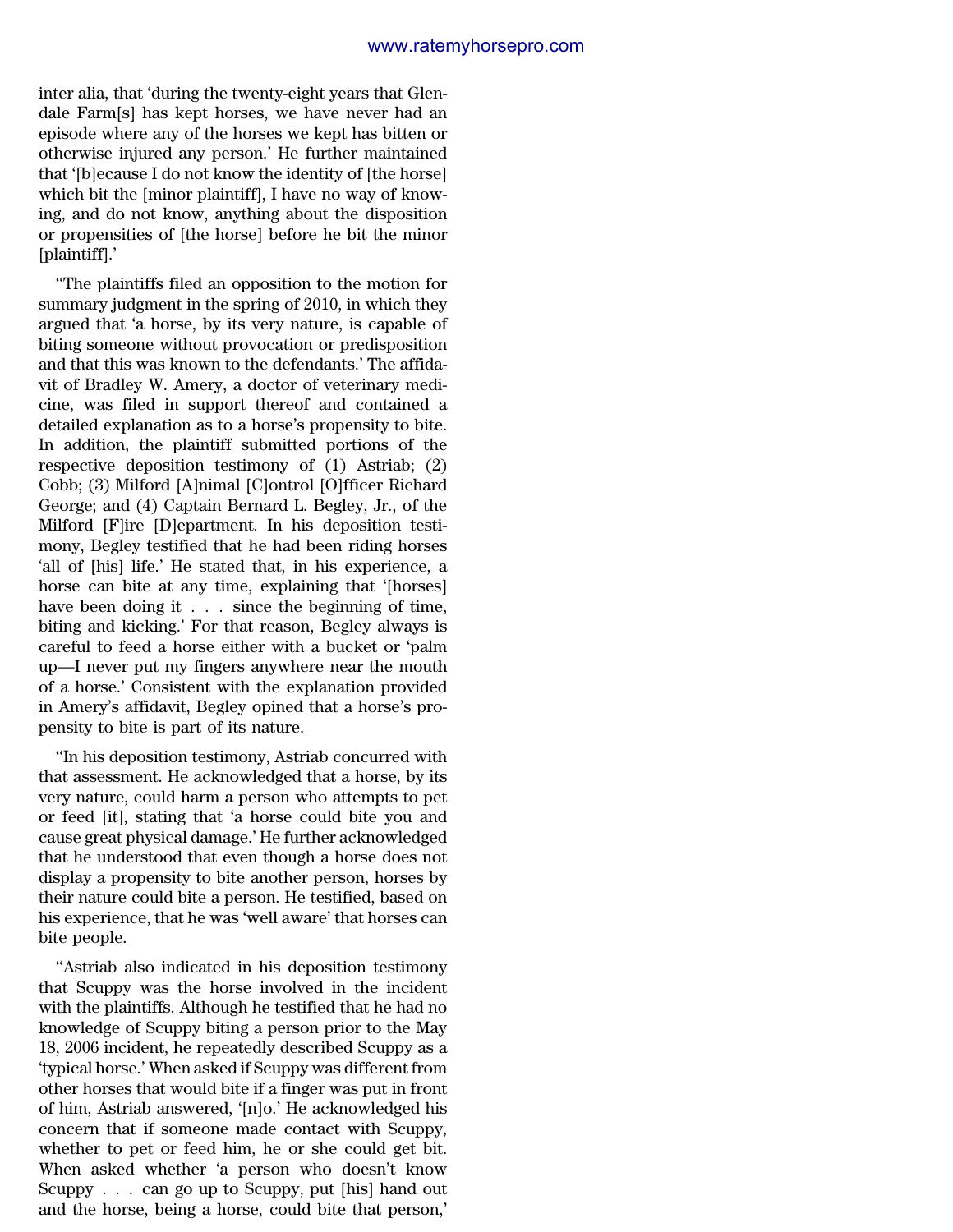Astriab answered, '[y]es.'

''In rendering summary judgment in favor of the defendants, the court concluded that 'the plaintiffs have failed to show, as they must, that the defendants were on notice that *Scuppy specifically, and not horses generally*, had a tendency to bite people or other horses. Therefore, the defendants owed no duty to the plaintiffs and are entitled to judgment on the plaintiff[s'] negligence claims as a matter of law.' '' (Emphasis in original; footnotes altered.) *Vendrella* v. *Astriab Family Ltd. Partnership*, supra, 133 Conn. App. 632–37.

The plaintiffs appealed from the judgment of the trial court to the Appellate Court, which reversed the judgment in favor of the defendants. Id., 660. The Appellate Court concluded that the plaintiffs were not required to show that Scuppy had a known propensity to bite human beings to prevail on their negligence claim, but only that the injury was reasonably foreseeable because Scuppy belongs to a class of animals having naturally dangerous propensities. Id., 655–56. The Appellate Court further concluded that there was a genuine issue of material fact as to whether ''horses as a class possess a natural propensity to bite'' and, therefore, whether it was foreseeable that Scuppy would bite. Id., 659. This certified appeal followed. On appeal, the defendants contend that, contrary to the Appellate Court's conclusion, under the common law of this state, the keeper of a domestic animal that does not have a known mischievous propensity can be held liable for injuries caused by the animal under a negligence standard only if the animal was roaming at large. They further contend that, because there is no dispute in the present case that Scuppy was not roaming at large, and because there was no genuine issue of fact as to whether Scuppy had known mischievous propensities, the trial court properly rendered summary judgment in their favor, and the Appellate Court improperly reversed the judgment of the trial court. The plaintiffs respond that, to successfully oppose the defendants' motion for summary judgment, they were required only to show, and did show, that there is a genuine issue of material fact as to whether the minor plaintiff's injury was foreseeable because horses, as a species, have a natural propensity to bite. Accordingly, they urge us to affirm the judgment of the Appellate Court. We agree with the plaintiffs.

At the outset, we set forth the standard of review for the trial court's ruling on a motion for summary judgment. ''Summary judgment shall be rendered forthwith if the pleadings, affidavits and other proof submitted show that there is no genuine issue as to any material fact and that the moving party is entitled to judgment as a matter of law. . . . The scope of our appellate review depends upon the proper characterization of the rulings made by the trial court. . . . When . . . the trial court draws conclusions of law, our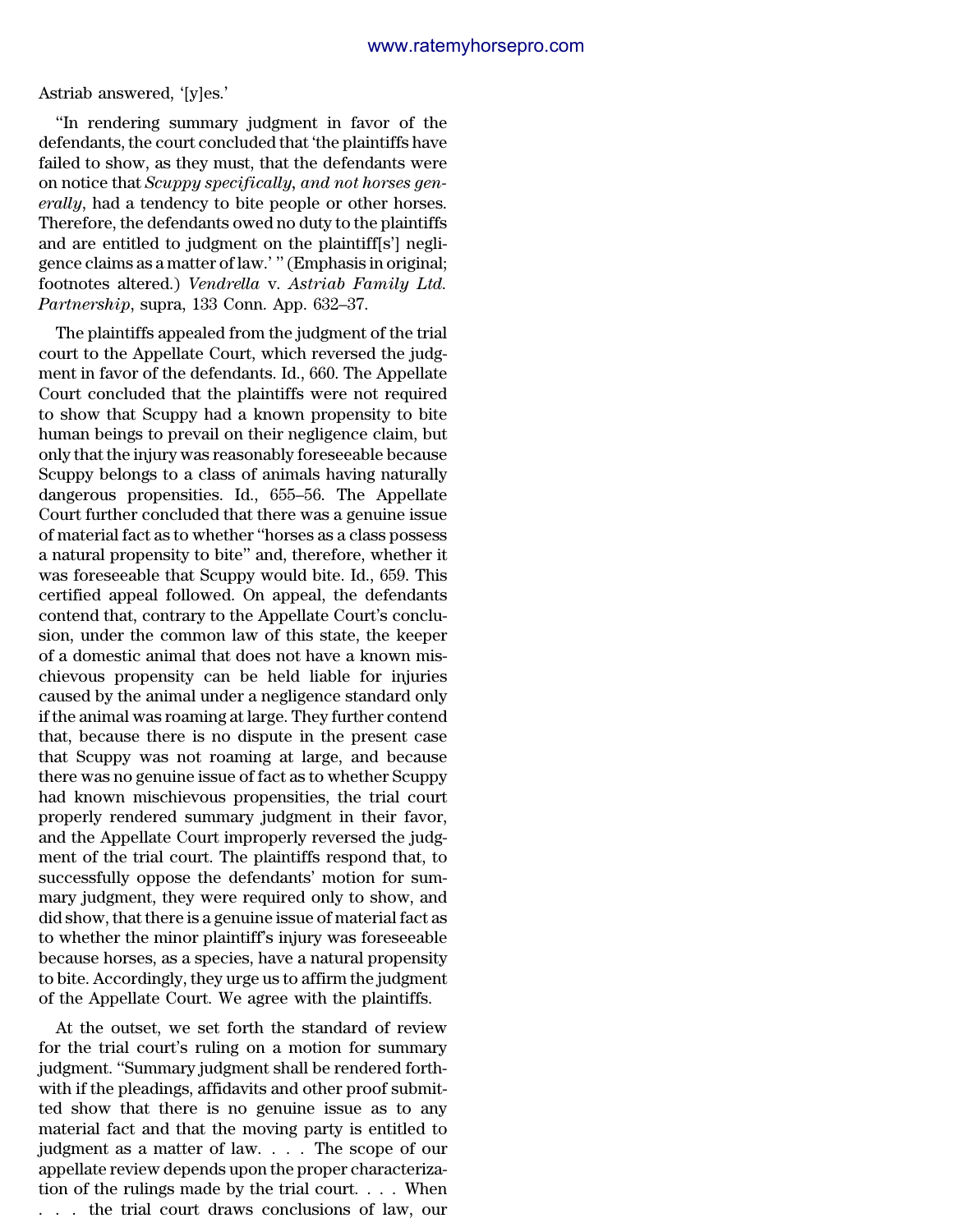review is plenary and we must decide whether its conclusions are legally and logically correct and find support in the facts that appear in the record.'' (Internal quotation marks omitted.) *Schilberg Integrated Metals Corp.* v. *Continental Casualty Co.*, 263 Conn. 245, 251– 52, 819 A.2d 773 (2003). ''In deciding a motion for summary judgment, the trial court must view the evidence in the light most favorable to the nonmoving party. . . . The party seeking summary judgment has the burden of showing the absence of any genuine issue [of] material facts which, under applicable principles of substantive law, entitle him to a judgment as a matter of law . . . and the party opposing such a motion must provide an evidentiary foundation to demonstrate the existence of a genuine issue of material fact.'' (Internal quotation marks omitted.) Id., 252.

We next review the substantive law governing liability for injuries caused by domestic animals. In *Bischoff* v. *Cheney*, 89 Conn. 1, 92 A. 660 (1914), this court recognized that domestic animals fall into three general categories: (1) animals that ''have either mischievous or vicious propensities which are known by [the owner]''; id., 4; (2) those that belong ''to a species naturally inclined to do mischief or be vicious,'' but that have no known mischievous propensities; id.; and (3) those that neither have known mischievous propensities nor belong to a species with naturally mischievous propensities. Id., 5. This court acknowledged that many authorities have held that the owner of a domestic animal with known mischievous propensities ''keeps it, as he would an animal ferae naturae, at his peril,'' and is strictly liable for any injuries caused by the animal; id., 4; while the owner of an animal belonging to a ''species naturally inclined to do mischief or be vicious'' can be held liable only if he fails to ''use reasonable care to restrain the animal in such manner as to prevent its doing injury . . . .'' Id.; compare 3 Restatement (Second), Torts §  $509$  (1977),<sup>10</sup> with 3 Restatement (Second), supra, § 518.<sup>11</sup> The court in *Bischoff*rejected this distinction, however, and concluded that, for both categories, ''negligence is the foundation of an action'' for injuries caused by a domestic animal.<sup>12</sup> *Bischoff* v. *Cheney*, supra, 4. Thus, there is no strict liability for injuries caused by domestic animals under the common law of this state, even if the animal had known mischievous propensities. With respect to animals that neither have known mischievous propensities nor belong to a species having naturally mischievous tendencies, the owner of such an animal cannot be held liable under any theory because ''an owner cannot be compelled to anticipate and guard against the unknown and unusual.'' Id., 5.

Although the defendants in the present case acknowledge that the owner of an animal that has not previously exhibited mischievous propensities but that belongs to a class of animals having naturally mischievous tenden-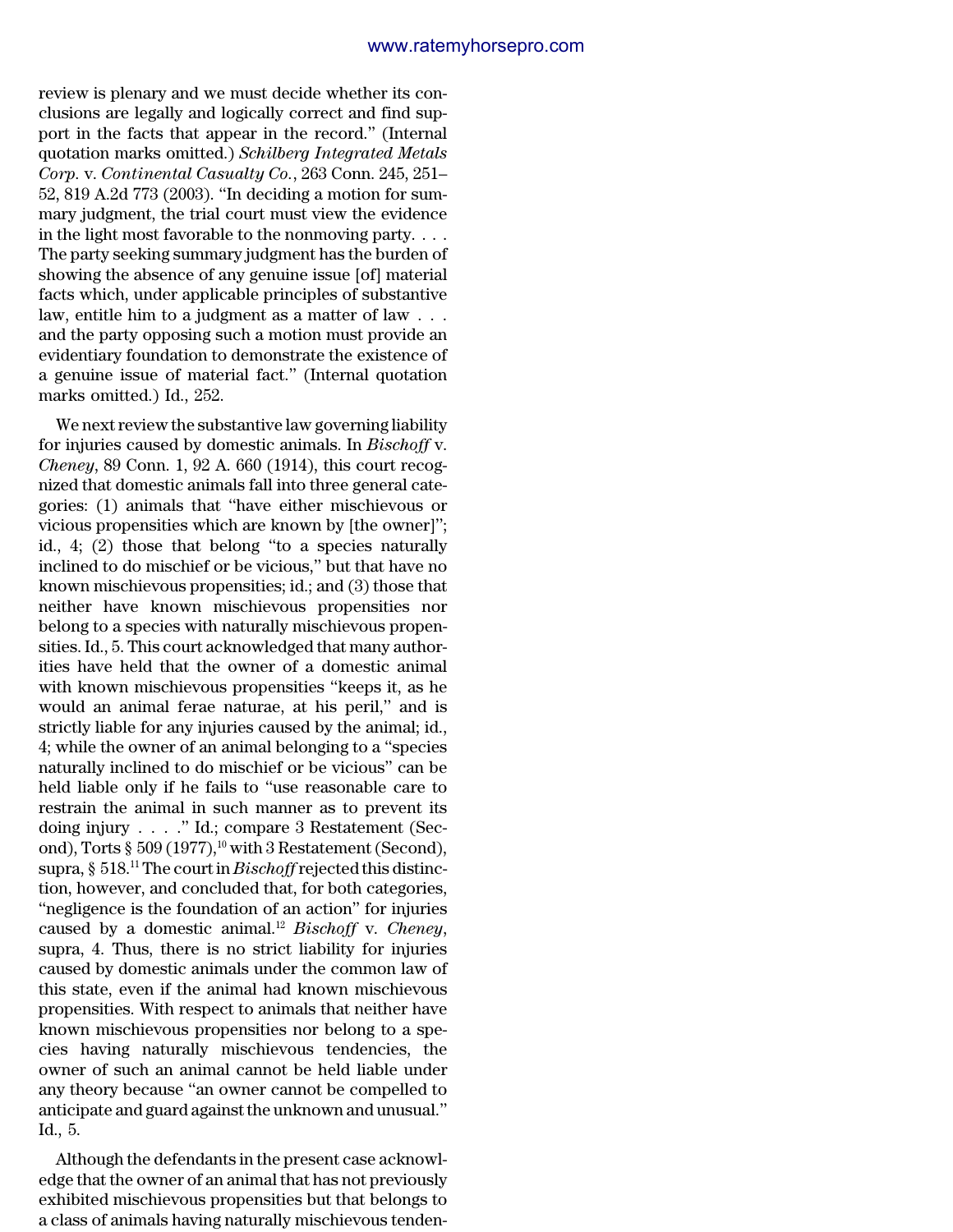cies can be held liable under a negligence theory for damages caused by the animal, they contend that *Bischoff* and other decisions of this court have limited such liability to cases in which the animal was allowed to roam at large.<sup>13</sup> See id. (if domestic animal is ''of a species having, or in fact of, a mischievous or vicious disposition, or its owner knows this propensity, and then permits the [animal] to go at large or trespass, he will be liable for the damage done by it resulting from the trespass''); see also *Hope* v. *Valente*, 86 Conn. 301, 304, 85 A. 541 (1912) (''[A] person may be negligent in the use of an instrument which in itself is entirely harmless. We have said in the case of a runaway horse that it was a question for the jury whether it was negligence to leave the horse unhitched in the street under circumstances disclosed by the evidence, regardless of its habit of running away.''); *Haywood* v. *Hamm*, 77 Conn. 158, 160, 58 A. 695 (1904) (''The trial court properly instructed the jury that to justify a verdict for the plaintiff it was unnecessary for him to prove that the horse had a habit of running away, which was known to the defendant. It was enough if, whatever its disposition and habits, it had been left in the street unhitched under circumstances which, in the opinion of the jury, all things considered, made that a negligent act on the part of one whom the defendant had made his agent in the matter.''); *Barnum* v. *Vandusen*, 16 Conn. 200, 204 (1844) (owner of trespassing sheep may be held liable for damages caused by sheep regardless of whether sheep had known mischievous propensities or were naturally mischievous).<sup>14</sup> A careful review of these cases, however, reveals that this court has never directly held that the owner of a domestic animal without known mischievous propensities, but belonging to a class of animals with naturally mischievous tendencies, may be held liable for negligence in handling the animal only if the animal was roaming at large.

In *Hope* v. *Valente,* supra*,* 86 Conn. 304, for example, the defendant argued that, ''as the horse is a domestic animal not naturally vicious or inclined to mischief, an owner is not negligent in leaving it tied in the street, unless the individual horse so left is vicious, and the owner knows it.'' This court rejected the defendant's argument and concluded that, because it was foreseeable that the horse would kick if it was left tied to a wagon in the public street in the manner alleged, the owner could be held liable for his negligence even if the individual horse was not abnormally mischievous. Id., 304–305. The court did not hold, however, that an owner may be held liable *only* if the horse was in a public street or was trespassing.

Similarly, in *Bischoff* v. *Cheney*, supra, 89 Conn. 4, this court held that the owner of a domestic animal either with known dangerous propensities or belonging to a class with naturally mischievous tendencies can be held liable under a negligence standard for injuries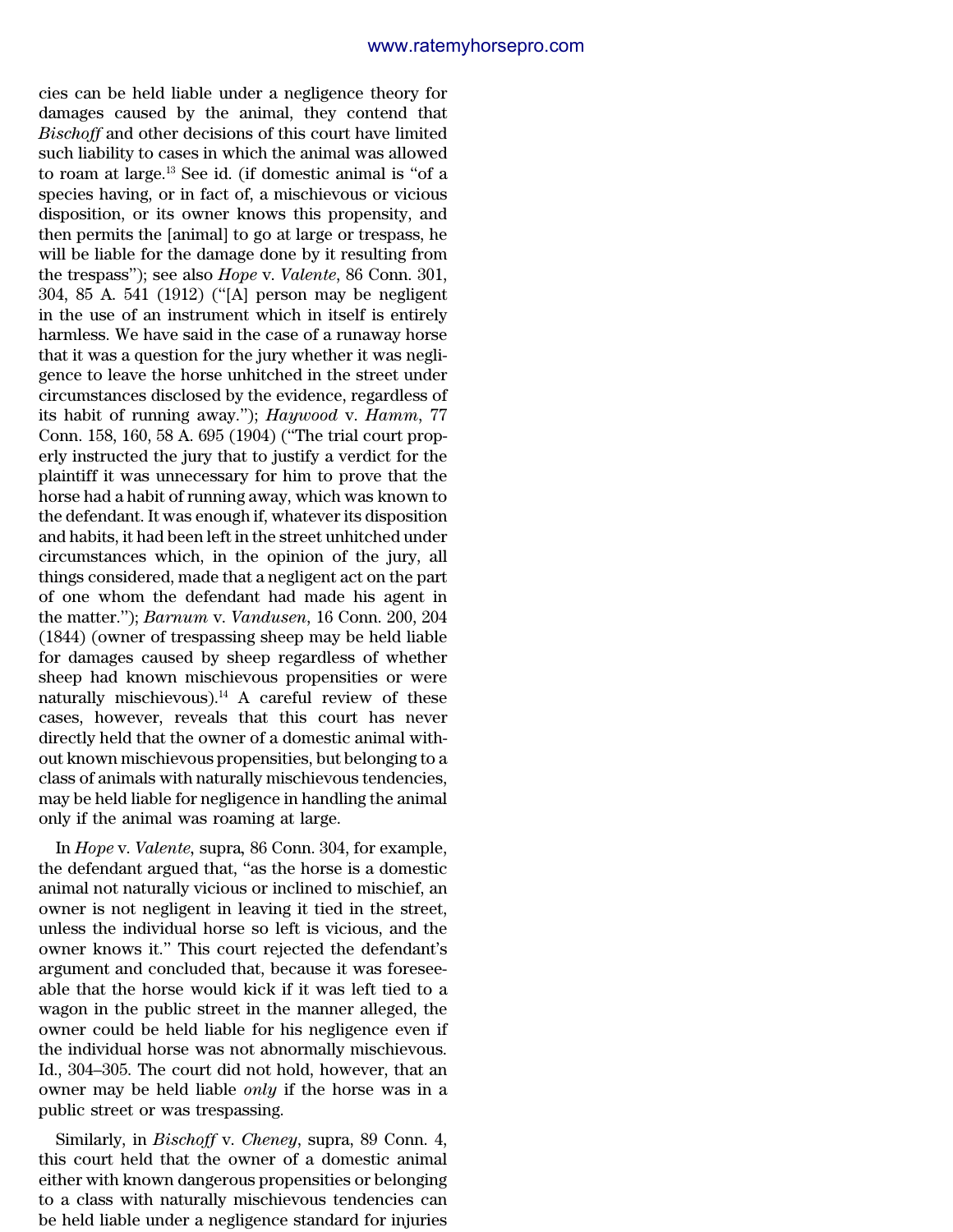caused by the animal when it was roaming at large. Again, however, the court in *Bischoff* did not conclude that an owner of a domestic animal with dangerous propensities natural to its class may be held liable *only* if the animal was roaming at large, an issue that was not before it.<sup>15</sup> Indeed, this court's statement in *Bischoff* that, if a domestic animal ''belongs to a species naturally inclined to do mischief . . . it is [the owner's] duty to use reasonable care to restrain the animal in such manner as to prevent its doing injury, and when he permits the animal to go at large or to trespass, he fails in his duty''; id.; reasonably could be interpreted to mean that allowing such an animal to go at large is merely *one type* of negligence for which the owner may be held liable.

We acknowledge that, in *Baldwin* v. *Ensign*, 49 Conn. 113, 117–18 (1881), this court stated that, if a domestic animal ''is not accustomed to do mischief and is where he rightfully belongs and does an injury, there is no negligence and no liability. But if [the owner] allows [the animal] to trespass on others, or if he knowingly suffers [the animal] to be where he has no legal right to be, that is negligence; and if the natural and probable consequence is injury to others he is liable.'' This statement was dictum, however, and was not supported by any authority.<sup>16</sup> More importantly, the court in *Baldwin* recognized an exception to the principle embodied in this dictum that is so broad that it virtually swallows the rule. Specifically, the court stated in other dictum that ''the owner of a horse which he knows to be vicious is liable for injuries inflicted by [the horse] while upon the owner's land which is open to the public. The owner is also liable*, though he does not know the horse to be vicious*, if he turns him loose to go *on such open land* [i.e., land belonging to the owner] in so negligent a manner as to endanger the safety of persons passing across it.'' (Emphasis added; internal quotation marks omitted.) Id., 119. This dictum directly supports the plaintiffs' position in the present case.<sup>17</sup>

Thus, contrary to the defendants' claim, none of this court's decisions has directly held that the owner or keeper of a domestic animal is categorically immune to liability for damages caused by the animal unless (1) the animal belonged to a species with naturally mischievous propensities and was roaming at large or (2) the animal had previously exhibited mischievous tendencies. We also recognize, however, that none of our cases has directly held that the owner or keeper of a domestic animal that has not previously exhibited dangerous propensities, but belongs to a class of animals that have naturally mischievous propensities, has a duty to prevent foreseeable injuries caused by the animal when the animal was on the owner's or keeper's premises, although some cases contain dicta to that effect. Accordingly, we address that question as a matter of first impression.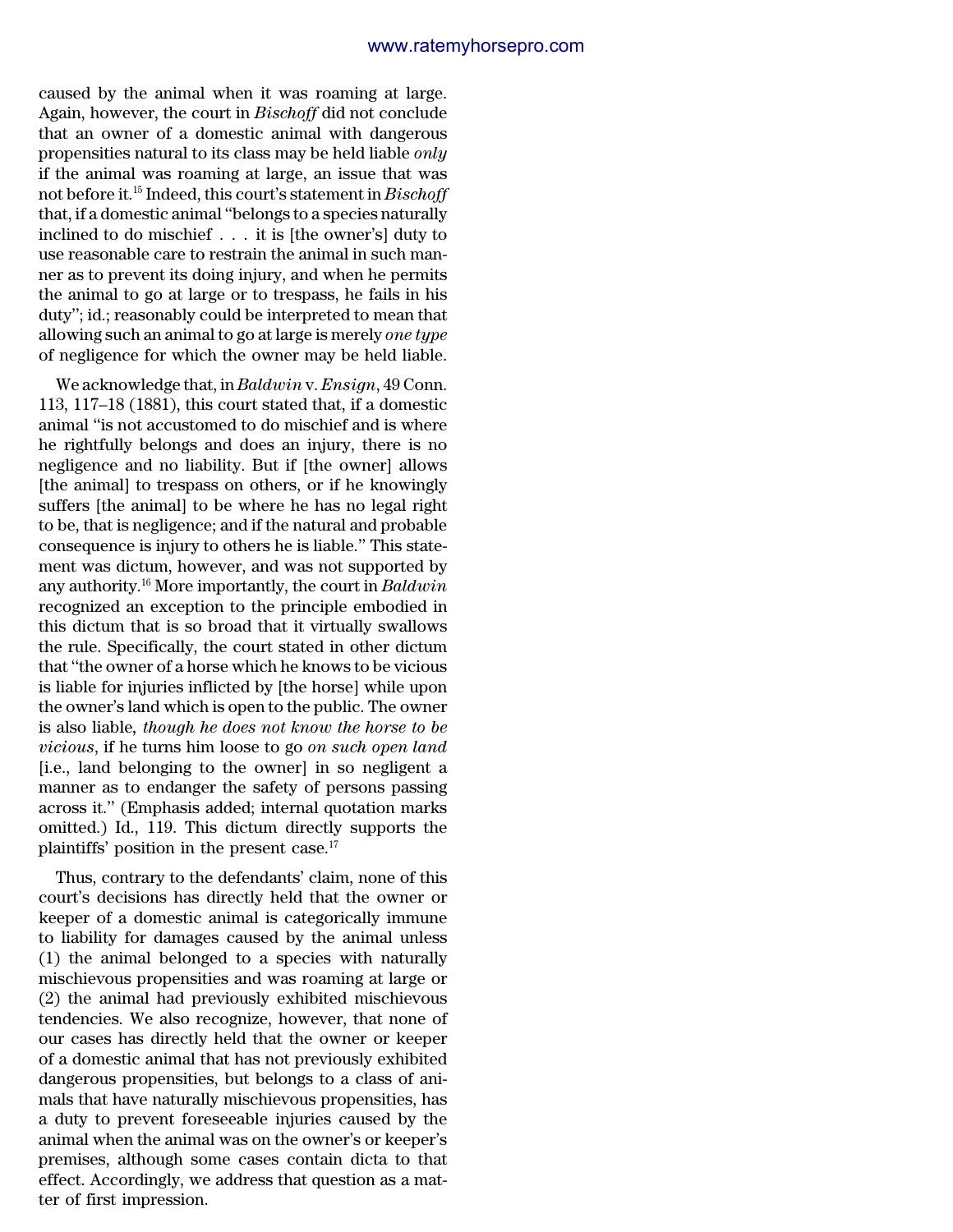In making the determination as to whether, as a matter of public policy, the owner or keeper of a domestic animal that has not previously exhibited mischievous propensities may be held liable for injuries that were foreseeable because the animal belonged to a class of animals with naturally mischievous propensities, we consider the following four factors: ''(1) the normal expectations of the participants in the activity under review; (2) the public policy of encouraging participation in the activity, while weighing the safety of the participants; (3) the avoidance of increased litigation; and (4) the decisions of other jurisdictions.'' *Murillo* v. *Seymour Ambulance Assn., Inc.*, 264 Conn. 474, 480, 823 A.2d 1202 (2003). With respect to the first factor, we can perceive no reason why a reasonable person would not expect the owner or keeper of a domestic animal to take reasonable steps to prevent the animal from causing foreseeable injuries. It is the owners of such animals who have the ''expertise and opportunity to foresee and control hazards, and to guard properly against [their own] negligence [and that] of their agents and employees. They alone [can] properly maintain and inspect their premises, and train their employees in risk management.'' (Internal quotation marks omitted.) *Reardon* v. *Windswept Farm, LLC*, 280 Conn. 153, 162, 905 A.2d 1156 (2006). In addition, the owners and keepers of domestic animals are ''in a position continually to gather more information regarding any hidden dangers associated with [the animals], including the temperaments of the individual [animals]''; id.; as well as the natural propensities of the class of animals to which the individual animals belong. Accordingly, it would be ''illogical to relieve [such owners and keepers], as the [persons] with greater expertise and information concerning the dangers associated with [the animals] from potential claims of negligence surrounding an alleged failure to [take reasonable steps to prevent foreseeable injuries].'' Id.

Indeed, the legislature has provided that ''[e]ach person engaged in recreational equestrian activities shall assume the risk and legal responsibility for any injury to his person or property arising out of the hazards inherent in equestrian sports*, unless the injury was proximately caused by the negligence of the person providing the horse or horses to the individual . . . .*'' (Emphasis added.) General Statutes § 52-557p. Nothing in the language of this statute suggests that the legislature intended that the owner or keeper of a horse may be held liable for negligence in controlling the horse only if it previously had exhibited mischievous propensities or was roaming at large. Rather, it is reasonable to conclude that the legislature intended that the owner or keeper of a horse may be held liable for *all* forms of negligence, i.e., *any* failure to take reasonable steps to prevent a foreseeable harm, because of his or her familiarity with and knowledge of horses. Moreover, an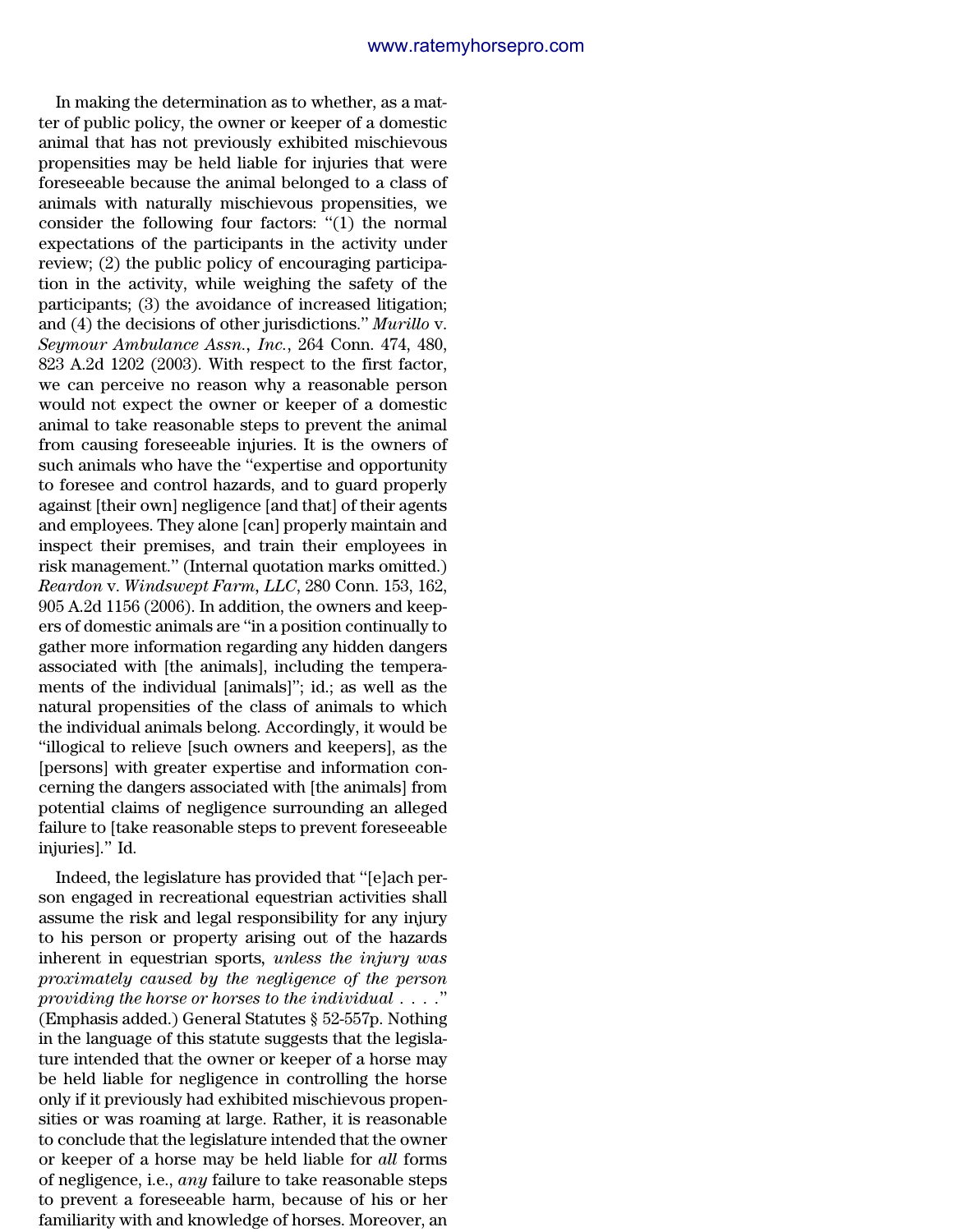interpretation limiting liability to cases in which the horse was roaming at large would be unreasonably restrictive, inasmuch as ''equestrian activities'' frequently, if not usually, take place on the premises of the "person providing the horse . . . . "<sup>18</sup> General Statutes § 52-557p.

With respect to the second factor, "the public policy" of encouraging participation in the activity, while weighing the safety of the participants''; *Murillo* v. *Seymour Ambulance Assn., Inc.*, supra, 264 Conn. 480; we recognize that the keeping of domestic animals benefits both those who own and keep the animals and those who do not. Domestic animals provide us with food, clothing, recreation and companionship. Accordingly, the keeping of domestic animals should be encouraged. We cannot conclude, however, that this policy outweighs the public policy in favor of ensuring that innocent parties are protected from and compensated for injuries caused by domestic animals. Rather, we conclude that these policies are in equipoise and, accordingly, this factor neither favors nor disfavors the recognition of a duty.

With respect to the third factor, ''the avoidance of increased litigation''; id.; we conclude that holding the owners and keepers of domestic animals with only the mischievous propensities normal for their class potentially liable for foreseeable injuries caused by the animal while on the owner's or keeper's premises when the injury was the result of the owner's or keeper's negligence will not result in a flood of new claims. First, to prevail on such a claim, the plaintiff carries the burden of proving (1) that the type of injury was foreseeable under all the facts and circumstances of the case because the animal belonged to a class of animals having naturally mischievous propensities and, only if the plaintiff proves that the injury was foreseeable, (2) that the owner or keeper failed to take reasonable steps to prevent the injury. This burden is far from negligible. Moreover, even if the plaintiff is able to meet this burden, recovery still may be limited or barred by principles of comparative negligence<sup>19</sup> and premises liability.<sup>20</sup> Finally, as we have indicated, this is the first case in which this court has been required to determine whether the owner or keeper of a domestic animal can be held liable under these circumstances. It is reasonable to conclude that this issue would have arisen long before now if such injuries occur on a frequent basis, especially in light of this court's dicta in *Baldwin* v. *Ensign*, supra, 49 Conn. 119, suggesting that the owner of a domestic animal with no known mischievous propensities that is let loose on the owner's property can be held liable for injuries inflicted by the animal on persons who have permission to be on the property, and in *Bischoff* v. *Cheney*, supra, 89 Conn. 5, suggesting that the owner of a domestic animal belonging to a species with naturally mischievous propensities can be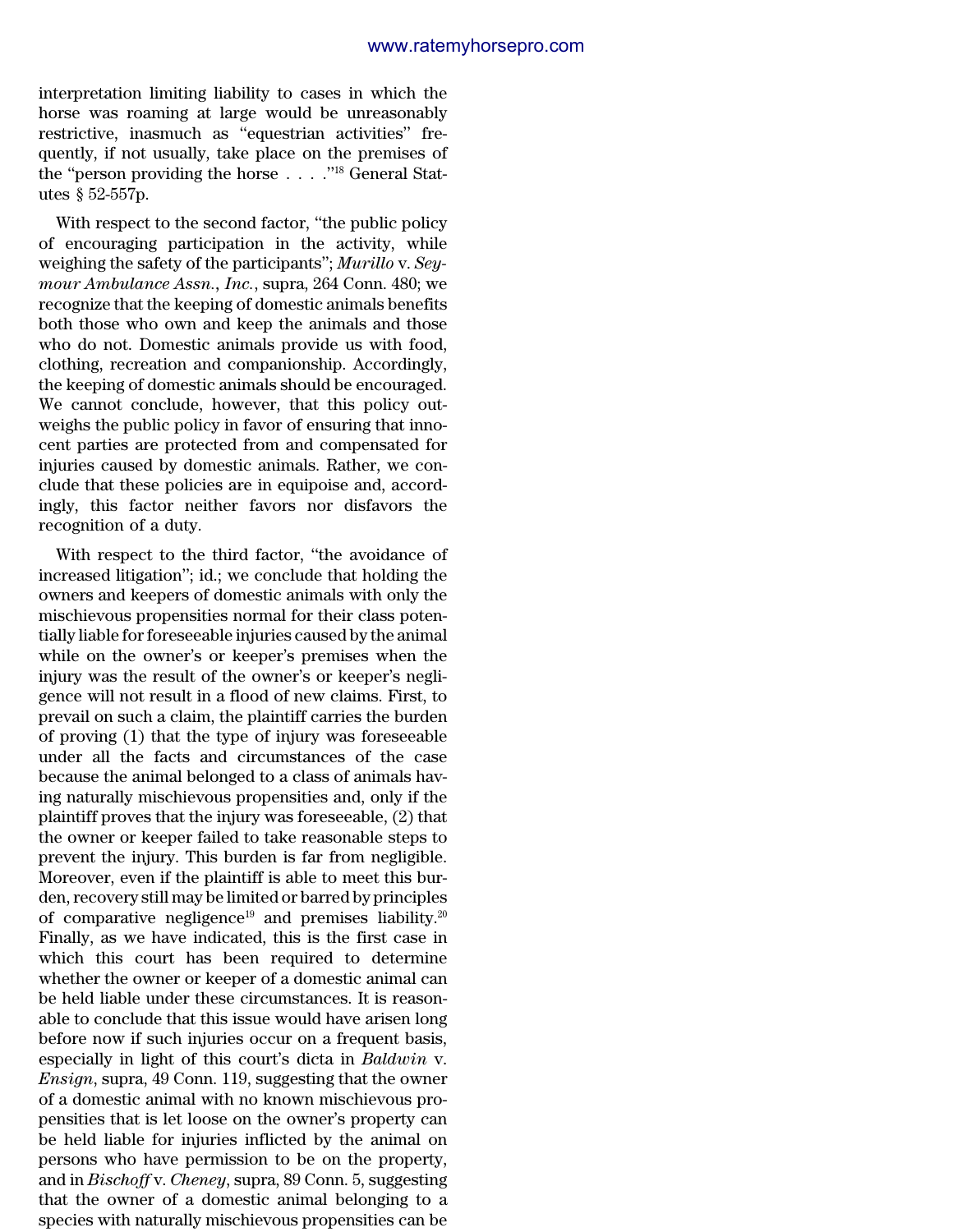held liable for injuries caused by the animal.<sup>21</sup> Accordingly, we conclude that this factor weighs in favor of recognizing a duty.

With respect to the fourth factor, ''the decisions of other jurisdictions''; *Murillo* v. *Seymour Ambulance Assn., Inc.*, supra, 264 Conn. 80; a large majority of the jurisdictions that have considered the issue have adopted the approach urged by the plaintiffs in the present case and taken by § 518 of the Restatement (Second) of Torts; see footnote 11 of this opinion; without expressly limiting such liability to roaming animals.<sup>22</sup> Accordingly, this factor weighs strongly in favor of recognizing a duty.

We therefore conclude that ''one who possesses or harbors a domestic animal that he does not know or have reason to know to be abnormally dangerous, is subject to liability for harm done by the animal if, but only if . . . he is negligent in failing to prevent the harm''; 3 Restatement (Second), supra, § 518; regardless of whether the animal was roaming at large. To conclude otherwise would ''undermine the policy considerations governing our tort system . . . [which include] compensation of innocent parties, shifting the loss to responsible parties or distributing it among appropriate entities, and deterrence of wrongful conduct . . . .'' (Internal quotation marks omitted.) *Reardon* v. *Windswept Farm, LLC*, supra, 280 Conn. 159.

Of course, as is apparent from the foregoing analysis, for the owner of a domestic animal to be held liable for negligence when the animal has caused an injury, the injury must have been reasonably foreseeable. See *Allen* v. *Cox,* 285 Conn. 603, 610, 942 A.2d 296 (2008) (''[t]he ultimate test of the existence of the duty to use care is found in the foreseeability that harm may result if it is not exercised'' [internal quotation marks omitted]). Accordingly, we turn to the defendants' claim in the present case that the evidence presented by the plaintiffs did not create a genuine issue of material fact as to whether the defendants reasonably could have foreseen the minor plaintiff's injury because horses as a species have a natural inclination to bite.<sup>23</sup>

The test for foreseeability is whether an ''ordinary [person] in the defendant's position, knowing what he knew or should have known, [would] anticipate that harm of the general nature of that suffered was likely to result.'' (Internal quotation marks omitted.) Id. Whether an injury was foreseeable is to be determined by the jury when the evidence creates a genuine issue of material fact as to that issue.<sup>24</sup> See *Stewart* v. *Federated Dept. Stores, Inc.*, 234 Conn. 597, 613, 662 A.2d 753 (1995) (when evidence would support finding that injury was within foreseeable scope of risk, issue involved question of fact for jury, not question of law for court); *Gutierrez* v. *Thorne,* 13 Conn. App. 493, 501, 537 A.2d 527 (1988) (foreseeability ''becomes a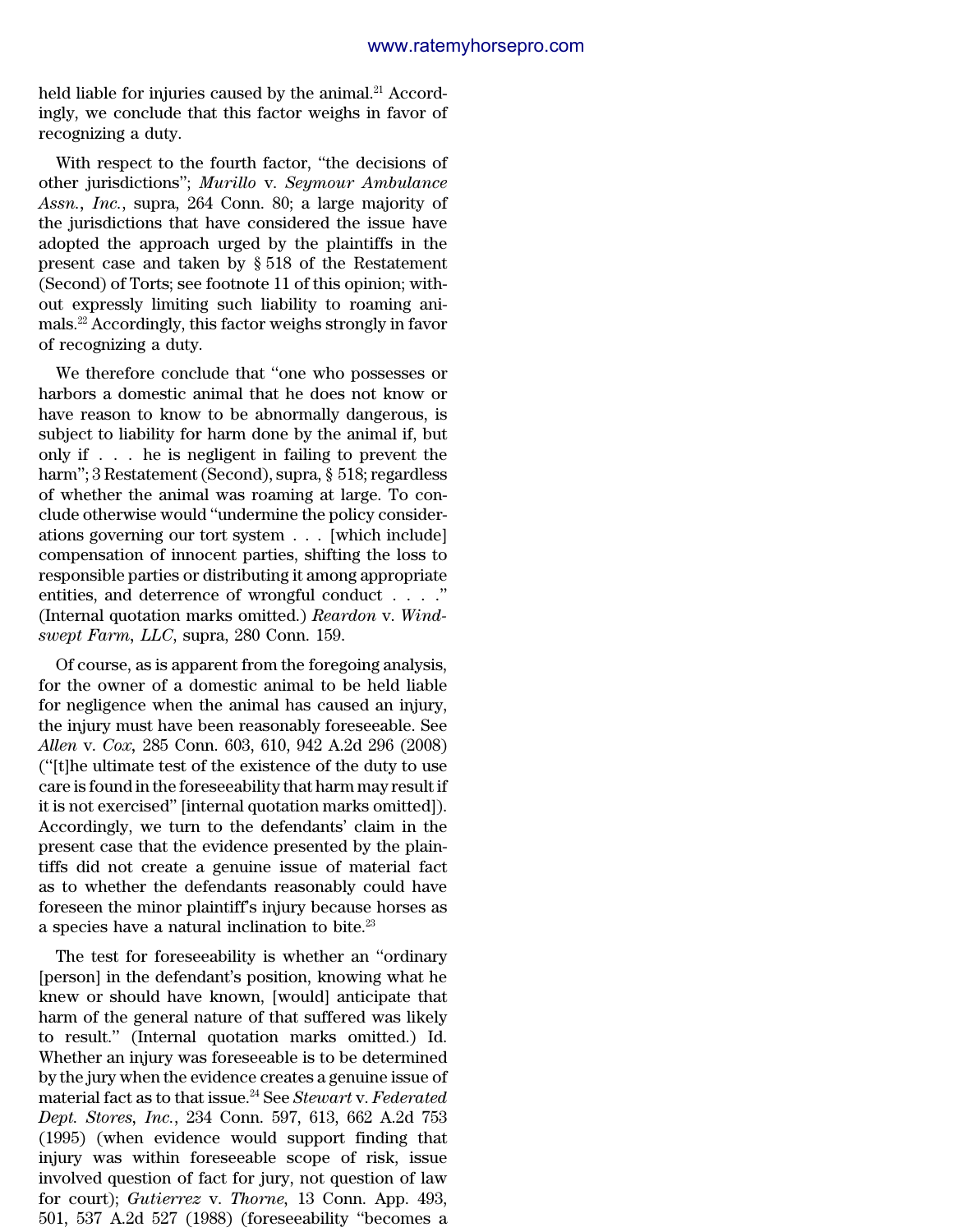conclusion of law only when the mind of a fair and reasonable man could reach only one conclusion; if there is room for a reasonable disagreement, the question is one to be determined by the trier as a matter of fact" [internal quotation marks omitted]).<sup>25</sup>

This court has recognized in another context that foreseeability ''is a flexible concept . . . .'' *Burns* v. *Board of Education*, 228 Conn. 640, 647, 638 A.2d 1 (1994). Consistent with this flexible approach, this court previously has recognized that, in making the determination as to whether an injury caused by a domestic animal was foreseeable, the jury may consider the animal's ''previous behavior, the owner's knowledge of that behavior, the circumstances that gave rise to the harm, and the actual harm inflicted.''*Allen* v. *Cox*, supra, 285 Conn. 615. We now conclude that, in addition to these factors, the jury may consider the natural propensities of the class of domestic animals to which the specific animal belongs. See 3 Restatement (Second), supra, § 518, comment (g), p. 31 (''In determining the care that the keeper of a not abnormally dangerous domestic animal is required to exercise to keep it under control, the characteristics that are normal to its class are decisive, and one who keeps the animal is required to know the characteristics. Thus the keeper of a bull or stallion is required to take greater precautions to confine it to the land on which it is kept and to keep it under effective control when it is taken from the land than would be required of the keeper of a cow or gelding.''); id., comment (h), p. 32 (''Thus the keeper of even a gentle bull must take into account the tendencies of bulls as a class to attack moving objects and must exercise greater precautions to keep his bull under complete control if he drives it upon a public highway. So, too, the keeper of an ordinarily gentle bitch or cat is required to know that while caring for her puppies or kittens she is likely to attack other animals and human beings.'').

Thus, to establish that an injury caused by a domestic animal was foreseeable, the plaintiff need not prove that the species as a whole has a natural tendency to inflict such harm, but only that the class of animals to which the specific animal belongs has such a tendency. See id., comment (g), p. 31; see also *Bischoff* v. *Cheney*, supra, 89 Conn. 5 (although cats generally are harmless, if particular cat belongs to class of cats having mischievous propensities, owner can be held liable for injuries inflicted by cat). Conversely, if a plaintiff presents evidence that an entire species has naturally mischievous propensities, the defendant may rebut this evidence by producing evidence that the mischievous propensities of the specific animal, or of the particular class of animals to which the specific animal belongs, are less severe than the mischievous propensities of the species as a whole.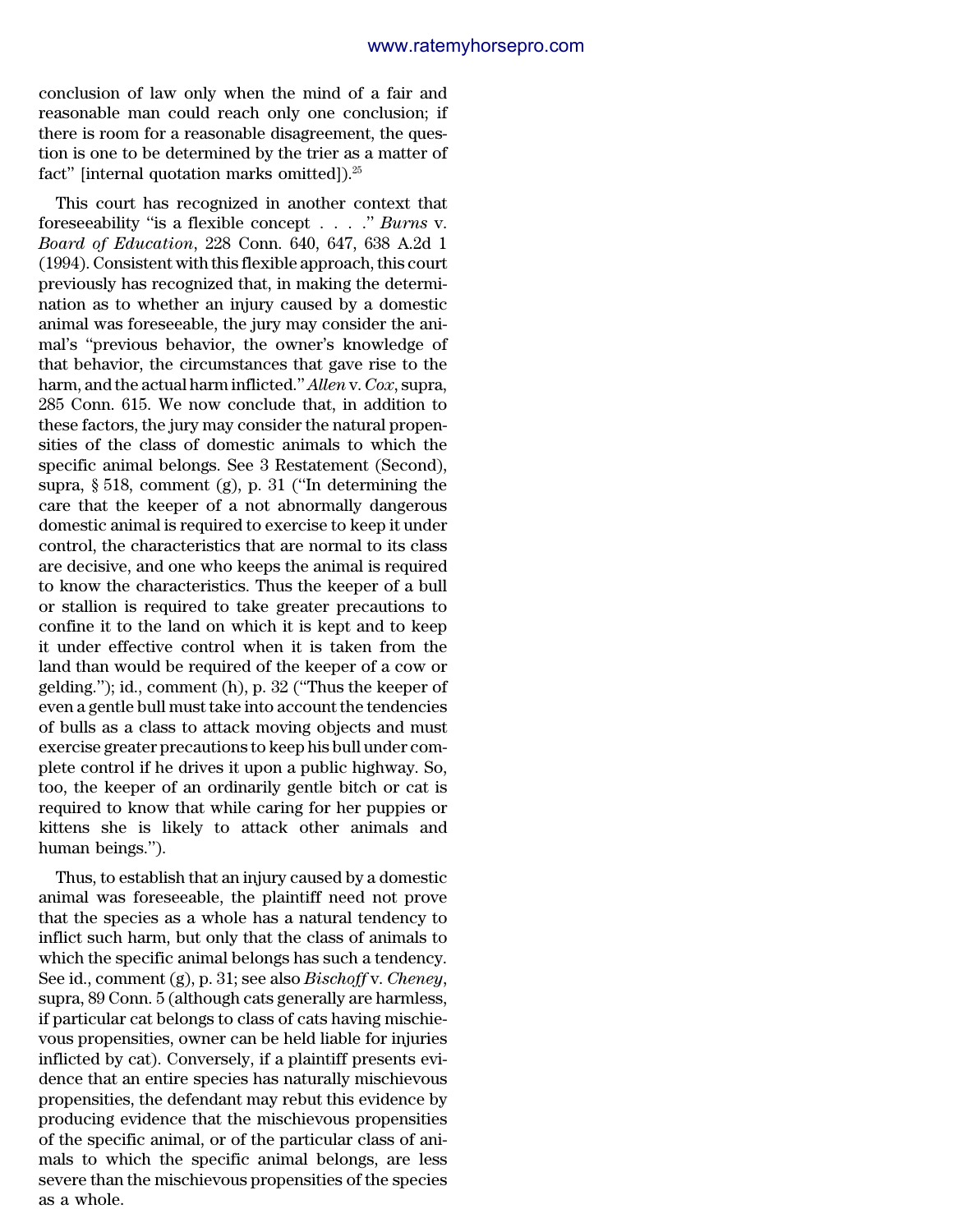We also recognize that ''[t]he degree of foreseeability necessary to warrant [imposing liability] will . . . vary from case to case.'' *Gomez* v. *Ticor*, 145 Cal. App. 3d 622, 629, 193 Cal. Rptr. 600 (1983); see also *Burns* v. *Board of Education*, supra, 228 Conn. 647 (''evolving expectations of a maturing society [may] change the harm that may reasonably be considered foreseeable''). If the foreseeable harm was not severe and the harm could not be prevented except by extraordinarily burdensome means, the jury reasonably could find that the defendant should not be held liable unless the injury was highly foreseeable. *Gomez* v. *Ticor*, supra, 629 (''in cases where the burden of preventing future harm is great, a high degree of foreseeability may be required''). Conversely, when the foreseeable harm was severe and it could easily have been prevented by the defendant, a lesser degree of foreseeability may be sufficient to impose liability. Id.

With these principles in mind, we turn to the evidence presented by the plaintiffs in the present case. In their memorandum in support of their objection to the defendants' motion for summary judgment, the plaintiffs quoted from a deposition given by Astriab. Astriab testified that, when he saw families near the horses in the paddock at Glendale Farms, he would tell them to stay away from the horses because he did not want them to be bitten. He testified that a horse bite could ''cause great physical damage,'' and admitted that horses with no known propensity to bite could bite ''by their very nature . . . .'' He also admitted that this was true of ''the calmest horse on any given day . . . .'' The plaintiffs also quoted from the deposition testimony of Fire Captain Begley, who stated that horses ''have been doing it all since the beginning of time, biting and kicking.'' He explained that ''it's like a kid, they want to feel everything with their mouth.''

In addition, the plaintiffs quoted the deposition testimony of George, the animal control officer who had investigated the incident. George agreed that ''a horse doesn't have to have a tendency to bite in order to bite.'' He testified that he had been ''nipped'' and that he had ''got it in the belly one time.'' The horse that had bitten him in the belly "got a pretty good chunk of [him]." The bite broke the skin and left a bruise. That horse had not been known to bite.

In an affidavit attached to the plaintiffs' response to the defendants' reply to their objection, Amery, an equine veterinarian, stated that ''[b]iting is a natural part of horses' lives and horses can bite for many reasons.'' Because of the anatomy of the horse's head, a horse cannot see what is directly in front of its nose and ''is reliant on the sensory input from his mouth. While the nervous system is fast it is unable to process all that information before the bite has occurred.'' Amery also stated that ''[b]iting is . . . a common form of mutual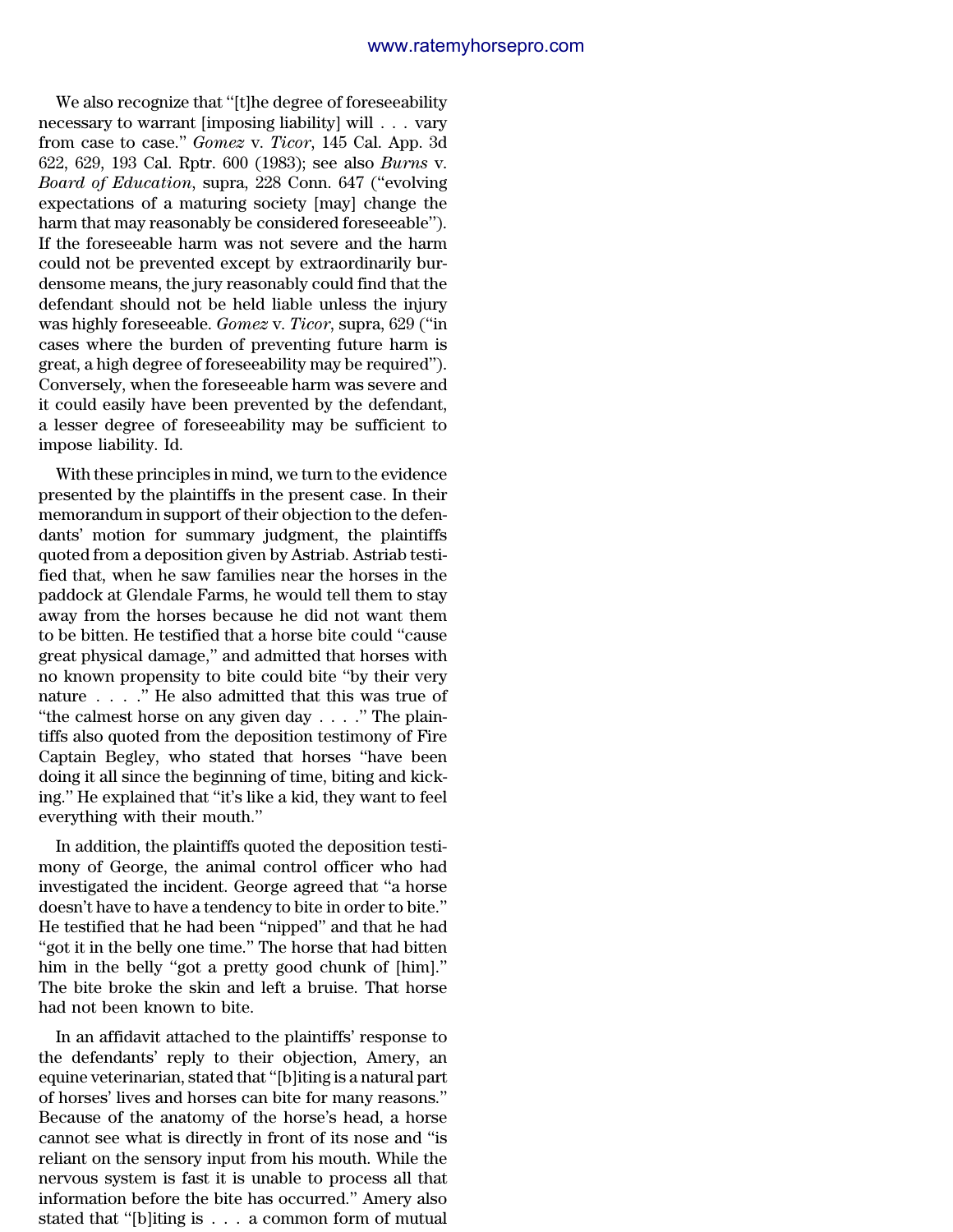grooming'' by horses. When humans replicate this natural grooming behavior, a bite can result. Horses also "nip" to attract a person's attention, especially if they have been hand-fed treats. Other conduct, such as scratching the horse's muzzle or head, petting its neck or giving verbal rewards can also result in nipping behavior that can escalate to a full bite if the person is not paying complete attention to the horse.<sup>26</sup> Finally, Amery stated that most horse bites are not the result of an abnormally aggressive or nasty disposition, but occur when the horse is being groomed, is being ''tacked up,'' is being hand-fed treats, or is in pain.

In their supplemental objection to the defendants' motion for summary judgment, the plaintiffs quoted from a second deposition by Astriab that had only recently been taken. Astriab testified in that deposition that he placed signs along his property to warn people not to touch or feed the horses. He was concerned that the horses would bite persons who tried to feed them. He also agreed that Scuppy was a ''typical'' horse that could bite when being hand-fed or petted, and that biting is a ''typical reaction when something is put in front of a horse.''

We conclude that this evidence, viewed in the light most favorable to the plaintiffs, as it must be, created a genuine issue of material fact as to whether horses have a natural propensity to bite that rendered the minor plaintiff's bite injury foreseeable. A jury reasonably could conclude from this evidence that, when a person stands directly in front of, hand-feeds or pets a horse, it is foreseeable that the horse will use its mouth and teeth to investigate the person or to attract the person's attention and, if the person is not paying full attention to the horse, this behavior can escalate to a bite. Indeed, Astriab conceded that a ''typical'' horse will have a tendency to bite something that is placed directly in front of it or when being hand-fed or petted.

In support of their claim to the contrary, the defendants contend that, to establish that it was foreseeable under the circumstances of the present case that Scuppy would bite, the plaintiffs were required to present evidence that it was reasonably probable, or more likely than not, that such an injury would occur, not that it was merely possible. In support of this contention, they rely on the principle that ''[a] trier is not concerned with possibilities but with reasonable probabilities.'' (Internal quotation marks omitted.) *Aspiazu* v. *Orgera*, 205 Conn. 623, 630, 535 A.2d 338 (1987). This principle, however, applies to the causal connection between a defendant's conduct and a plaintiff's damages; id.; and requires the plaintiff to prove that it is more likely than not that the defendant's conduct *actually caused* the damages. This court has never held that, to be a foreseeable injury, the plaintiff must prove that an ordinary person would have believed before the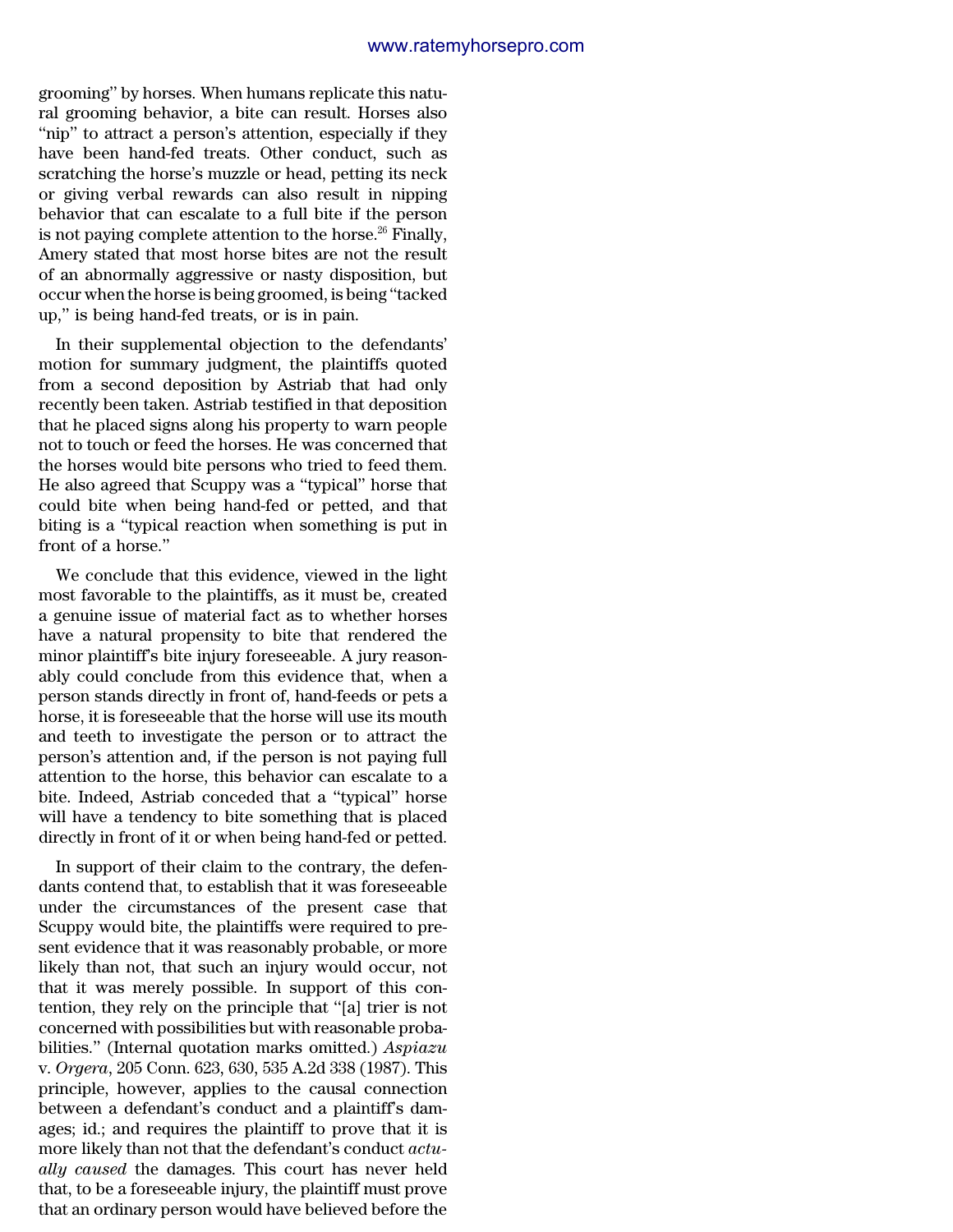fact that it was more likely than not that the defendant's conduct *would cause* the plaintiff's injury. For example, to establish that it was foreseeable that a pedestrian would slip and fall on an icy sidewalk and break his wrist, a plaintiff need not prove that an ordinary person would believe it was more likely than not that such an injury would occur. $27$  Rather, the test for foreseeability is ''would the ordinary [person] in the defendant's position, knowing what he knew or should have known, anticipate that harm of the general nature of that suffered was likely to result . . . .'' (Internal quotation marks omitted.) *Allen* v. *Cox*, supra, 285 Conn. 610. As used in this context, the phrase ''likely to result'' means that there was an unreasonable risk that the injury would result.<sup>28</sup> See *Carrol* v. *Allstate Ins. Co.*, 262 Conn. 433, 446, 815 A.2d 119 (2003) (''in order to prevail on a claim of negligent infliction of emotional distress, the plaintiff must prove that the defendant should have realized that its conduct involved an unreasonable risk of causing emotional distress'' [internal quotation marks omitted]); *Bigbee* v. *Pacific Telephone & Telegraph Co.*, 34 Cal. 3d 49, 57, 665 P.2d 947, 192 Cal. Rptr. 857 (1983) (''[o]ne may be held accountable for creating even the risk of a slight possibility of injury if a reasonably prudent [person] would not [act as the defendant did]'' [internal quotation marks omitted]); *Sirmans* v. *Penn*, 588 A.2d 1103, 1108 (Del. 1991) (injury is foreseeable when defendant ''should reasonably have anticipated that its conduct would create an unreasonably enhanced danger to one in the position of the injured plaintiff'' [internal quotation marks omitted]); see also *Brown* v. *Edwards Transfer Co.*, 764 S.W.2d 220, 224 (Tex. 1988) (''[a]ll that is required is that the injury be of such a general character as might reasonably have been anticipated and that the injured party be so situated with relation to the wrongful act that injury might reasonably have been foreseen''). As we have explained, the determination as to whether a particular risk is unreasonable is to be left to the jury when reasonable minds could reach different conclusions.

In summary, we conclude that, as a matter of law, the owner or keeper of a domestic animal has a duty to take reasonable steps to prevent the animal from causing injuries that are foreseeable because the animal belongs to a class of animals that is naturally inclined to cause such injuries, regardless of whether the animal had previously caused an injury or was roaming at large. We also conclude that there is a genuine issue of material fact as to whether, under the specific facts and circumstances of the present case, it was foreseeable that Scuppy would bite the minor plaintiff causing his injury because horses, as a species, have a natural inclination to bite. Accordingly, we affirm the judgment of the Appellate Court reversing the trial court's summary judgment rendered in favor of the defendants and remanding the case to the trial court for further pro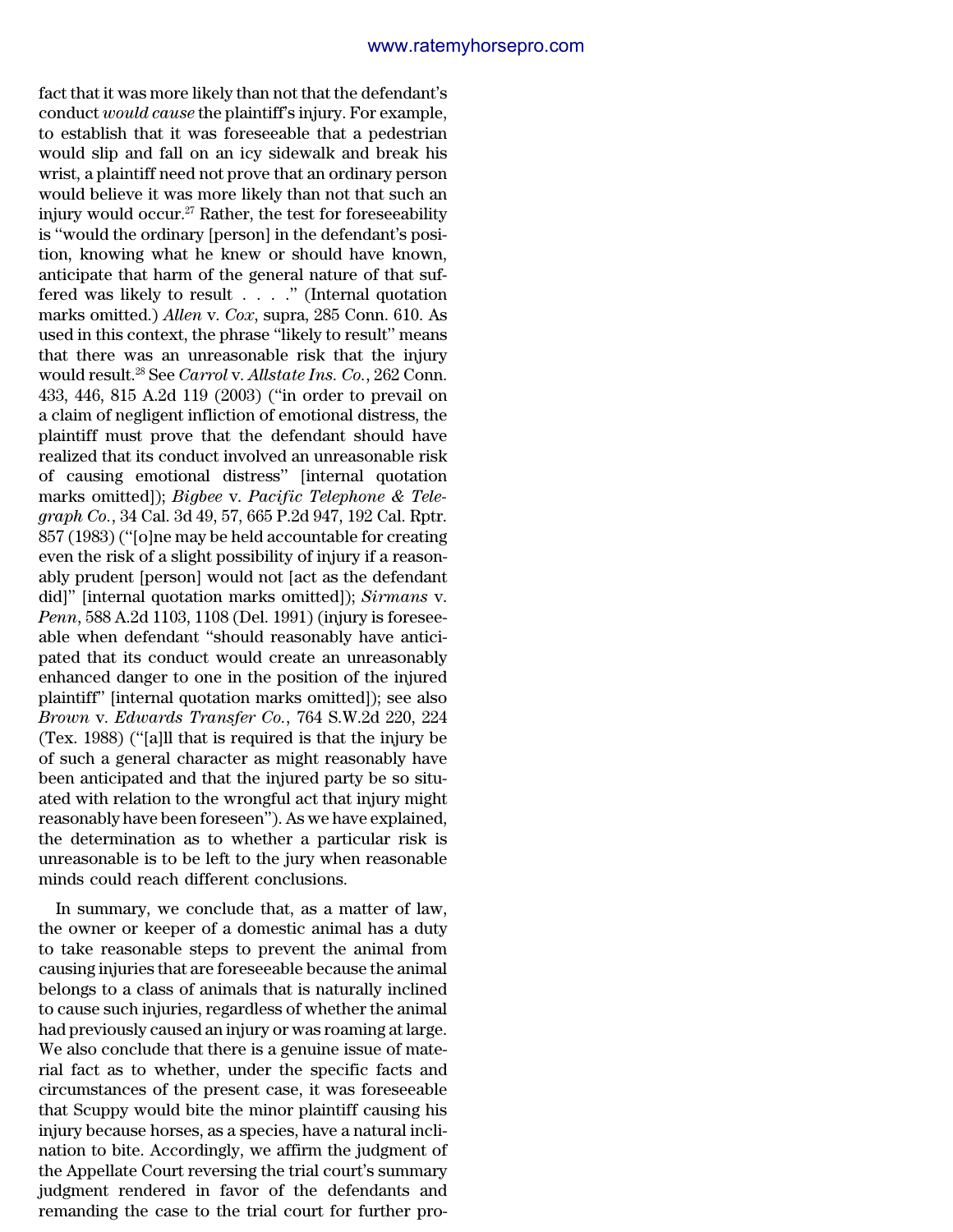ceedings.

#### The judgment of the Appellate Court is affirmed.

In this opinion EVELEIGH, McDONALD and ESPINOSA, Js., concurred.

<sup>1</sup> Anthony John Vendrella, who is a minor, brought this action by and through his mother, Marylou Vendrella.

<sup>2</sup> The complaint also named "Timothy D. Astriab [doing business as] Glendale Farms'' as a defendant. As noted by the Appellate Court; see *Vendrella* v. *Astriab Family Ltd. Partnership*, 133 Conn. App. 630, 631 n.2, 36 A.3d 707 (2012); ''the use of a fictitious or assumed business name does not create a separate legal entity . . . [and] [t]he designation [doing business as] . . . is merely descriptive of the person or corporation who does business under some other name . . . . [I]t signifies that the individual is the owner and operator of the business whose trade name follows his, and makes him personally liable for the torts and contracts of the business . . . .'' (Internal quotation marks omitted.) *Monti* v. *Wenkert*, 287 Conn. 101, 135, 947 A.2d 261 (2008).

<sup>3</sup> Thereafter, we granted permission to the Connecticut Farm Bureau Association and the Connecticut Horse Council, Inc., to file an amicus curiae brief in support of the defendants' position.

<sup>4</sup> As the Appellate Court observed in the present case, ''a vicious or mischievous propensity in [domestic animals] is simply a propensity or tendency of an animal to do any act that might endanger the safety of the persons and property of others in a given situation; and any propensity on the part of a domestic animal, which is likely to cause injury to human beings under the circumstances in which the party controlling the animal places him, is a dangerous or vicious propensity.'' (Internal quotation marks omitted.) *Vendrella* v. *Astriab Family Ltd. Partnership*, supra, 133 Conn. App. 653.

<sup>5</sup> We granted certification to appeal on the following issue: "Did the Appellate Court properly conclude that a horse belongs to a species so naturally inclined to do mischief or be vicious to human beings that the minor plaintiff's injuries were reasonably foreseeable, regardless of whether the particular horse has shown a prior vicious disposition known to the keeper?'' *Vendrella* v. *Astriab Family Ltd. Partnership*, supra, 304 Conn. 919. The plaintiffs now contend that the certified question mischaracterizes the basis for the Appellate Court's decision because that court did not conclude that horses, as a species, have a natural propensity to bite humans. Instead, they contend, the Appellate Court held that: (1) the defendants can be held liable for injuries resulting from their negligence in handling Scuppy even in the absence of proof that Scuppy had known mischievous propensities if the injuries were foreseeable because horses, as a species, have a natural propensity to bite; see *Vendrella* v. *Astriab Family Ltd. Partnership*, supra, 133 Conn. App. 655–56; and (2) there is a genuine issue of material fact as to whether Scuppy's behavior in biting the minor plaintiff was foreseeable under the specific facts and circumstances of this case. Id., 659. We agree with the plaintiffs and, accordingly, we reframe the certified question. See, e.g., *State* v. *Ouellette*, 295 Conn. 173, 184, 989 A.2d 1048 (2010) (court may reformulate certified question to conform to issue actually presented).

 $6$  This court has stated that "[d]uty is a legal conclusion about relationships between individuals . . . and imperative to a negligence cause of action.'' (Internal quotation marks omitted.) *Gomes* v. *Commercial Union Ins. Co.*, 258 Conn. 603, 615, 783 A.2d 462 (2001). This court also has recognized that the foreseeability of harm is a prerequisite for the existence of a duty. See *Perodeau* v. *Hartford*, 259 Conn. 729, 754, 792 A.2d 752 (2002) (''[a]lthough it has been said that no universal test for [duty] ever has been formulated . . . our threshold inquiry has always been whether the specific harm alleged by the plaintiff was foreseeable to the defendant'' [citation omitted; internal quotation marks omitted]). Although the existence of a duty is ordinarily a question of law; *Gomes* v. *Commercial Union Ins. Co.*, supra, 614; as we discuss later in this opinion, when reasonable minds could differ as to whether a particular harm was foreseeable, the issue is one for the jury. See *Stewart* v. *Federated Dept. Stores, Inc.*, 234 Conn. 597, 613, 662 A.2d 753 (1995) (when evidence would support finding that injury was within foreseeable scope of risk, issue involved question of fact for jury, not question of law for court); *Gutierrez* v. *Thorne,* 13 Conn. App. 493, 501, 537 A.2d 527 (1988) (foreseeability ''becomes a conclusion of law only when the mind of a fair and reasonable man could reach only one conclusion; if there is room for a reasonable disagreement the question is one to be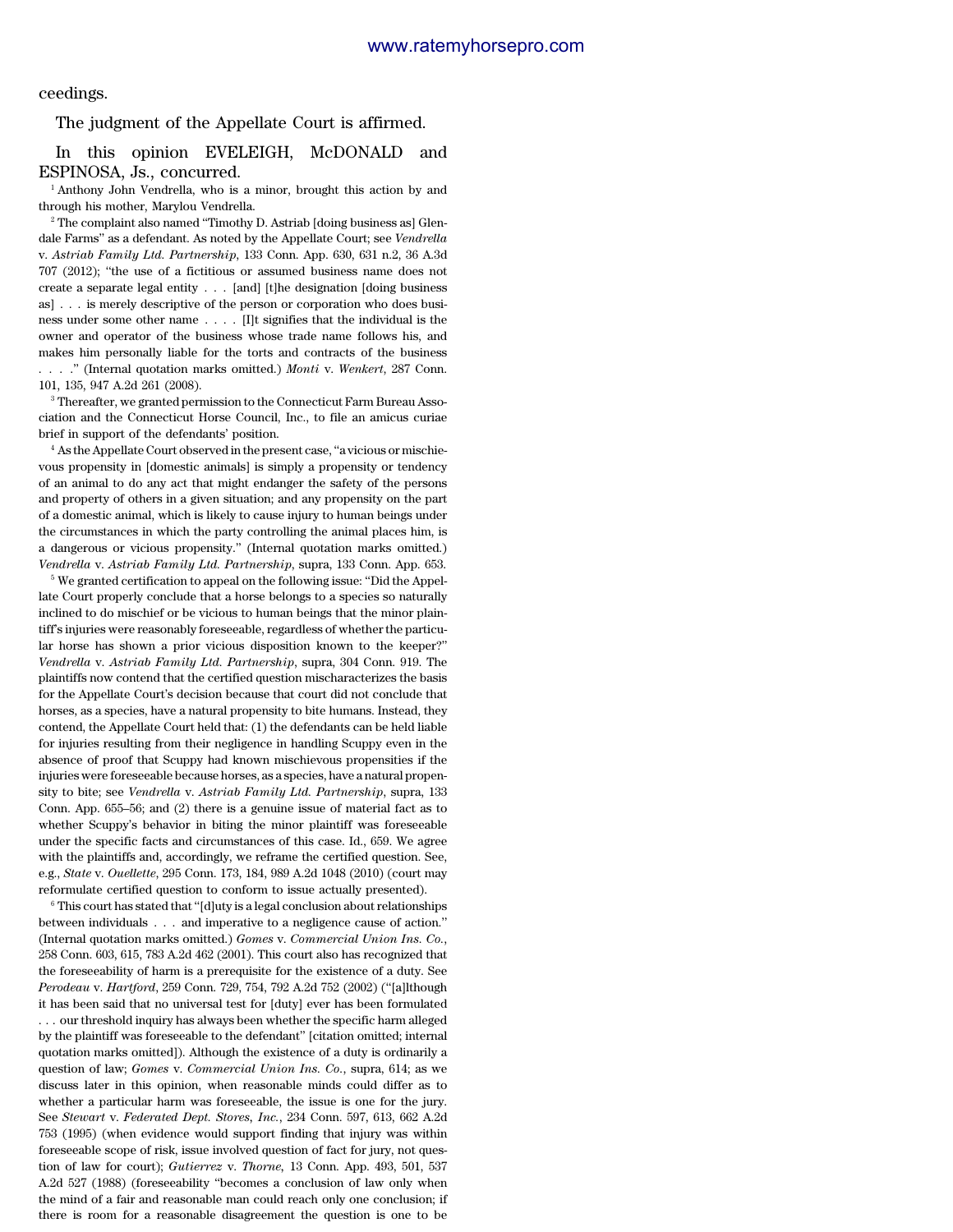determined by the trier as a matter of fact'' [internal quotation marks omitted]). Thus, we hold as a matter of law only that, *if a plaintiff can prove that an injury by a domestic animal was foreseeable because the animal belonged to a class with naturally mischievous propensities*, the owner or keeper of the animal has a duty to take reasonable steps to prevent foreseeable harm. In any given case, the existence of this duty will depend on proof that the harm was foreseeable, which is a question of fact for the trier of facts.

 $^7$  Strict liability means liability without proof that the defendant was negligent, i.e., that the defendant failed to take reasonable steps to prevent a foreseeable harm. *Caporale* v. *C. W. Blakeslee & Sons, Inc.*, 149 Conn. 79, 83, 175 A.2d 561 (1961) (defendant subject to strict liability can be held liable ''even though he uses all proper care'' [internal quotation marks omitted]). In the present case, the plaintiffs have assumed the burden of proving both that the minor plaintiff's injury was foreseeable and that the defendants failed to take reasonable steps to prevent it. Indeed, as we discuss later in this opinion, under the common law of this state, the owner of a domestic animal *cannot* be held strictly liable for injuries caused by the animal, even if the animal had known mischievous propensities. See *Bischoff* v. *Cheney*, 89 Conn. 1, 3–4, 92 A. 660 (1914). On the other hand, owners and keepers of dogs are held strictly liable for injuries caused by the dog pursuant to statute, with a few enumerated exceptions. See General Statutes § 22-357.

<sup>8</sup>We also are not called upon in this case to consider the scope and application of General Statutes § 52-557p, which provides that persons engaged in recreational equestrian activities assume the risk of the inherent hazards of such activities, because the defendants make no claim that the plaintiffs were engaged in recreational equestrian activities. See General Statutes § 52-557p (''[e]ach person engaged in recreational equestrian activities shall assume the risk and legal responsibility for any injury to his person or property arising out of the hazards inherent in equestrian sports, unless the injury was proximately caused by the negligence of the person providing the horse or horses to the individual engaged in recreational equestrian activities or the failure to guard or warn against a dangerous condition, use, structure or activity by the person providing the horse or horses or his agents or employees'').

<sup>9</sup> "The complaint alleged that the defendants were 'the keeper, boarder and/or owner of [Scuppy, who] was being kept on or about the premises of Glendale Farms.' In his deposition testimony, Astriab indicated that, at the time of the incident, he was the keeper of Scuppy, who was owned by Laura Pendleton. Pendleton is not a party to this action.'' *Vendrella* v. *Astriab Family Ltd. Partnership*, supra, 133 Conn. App. 633.

 $10$  Section 509 of the Restatement (Second), supra, provides: "(1) A possessor of a domestic animal that he knows or has reason to know has dangerous propensities abnormal to its class, is subject to liability for harm done by the animal to another, although he has exercised the utmost care to prevent it from doing the harm.

''(2) This liability is limited to harm that results from the abnormally dangerous propensity of which the possessor knows or has reason to know.''

<sup>11</sup> Section 518 of the Restatement (Second), supra, provides: ''Except for animal trespass, one who possesses or harbors a domestic animal that he does not know or have reason to know to be abnormally dangerous, is subject to liability for harm done by the animal if, but only if,

''(a) he intentionally causes the animal to do the harm, or

''(b) he is negligent in failing to prevent the harm.''

<sup>12</sup> In support of this conclusion, the court in *Bischoff* cited *Baldwin* v. *Ensign*, 49 Conn. 113, 117 (1881)*,* in which this court stated in dictum that ''[i]t is the duty of a man who owns a vicious animal to give notice of his propensity or to restrain him; his omission to do so is negligence which makes him liable for the consequences.'' See *Bischoff* v. *Cheney*, supra, 89 Conn. 4. The court in *Baldwin* cited no authority for the proposition that the owner of an animal with known mischievous propensities can be held liable only if he was negligent in restraining the animal, however, and, as the court in *Bischoff* recognized; see id.; it appears to be inconsistent with *Woolf* v. *Chalker*, 31 Conn. 121, 130 (1862), in which this court recognized that, under the common law, the owner of a ''ferocious'' dog is strictly liable for injuries inflicted by it. See id. (''[t]he *keeping* of [a ferocious] dog is *wrongful* and *at the peril* of the owner, and therefore prima facie the owner is liable to any person injured by such a dog, without any averment or proof of negligence in securing or taking care of it, and irrespective of any question of negligence of the plaintiff'' [emphasis in original]).

<sup>13</sup> The defendants in the present case do not dispute that the owner or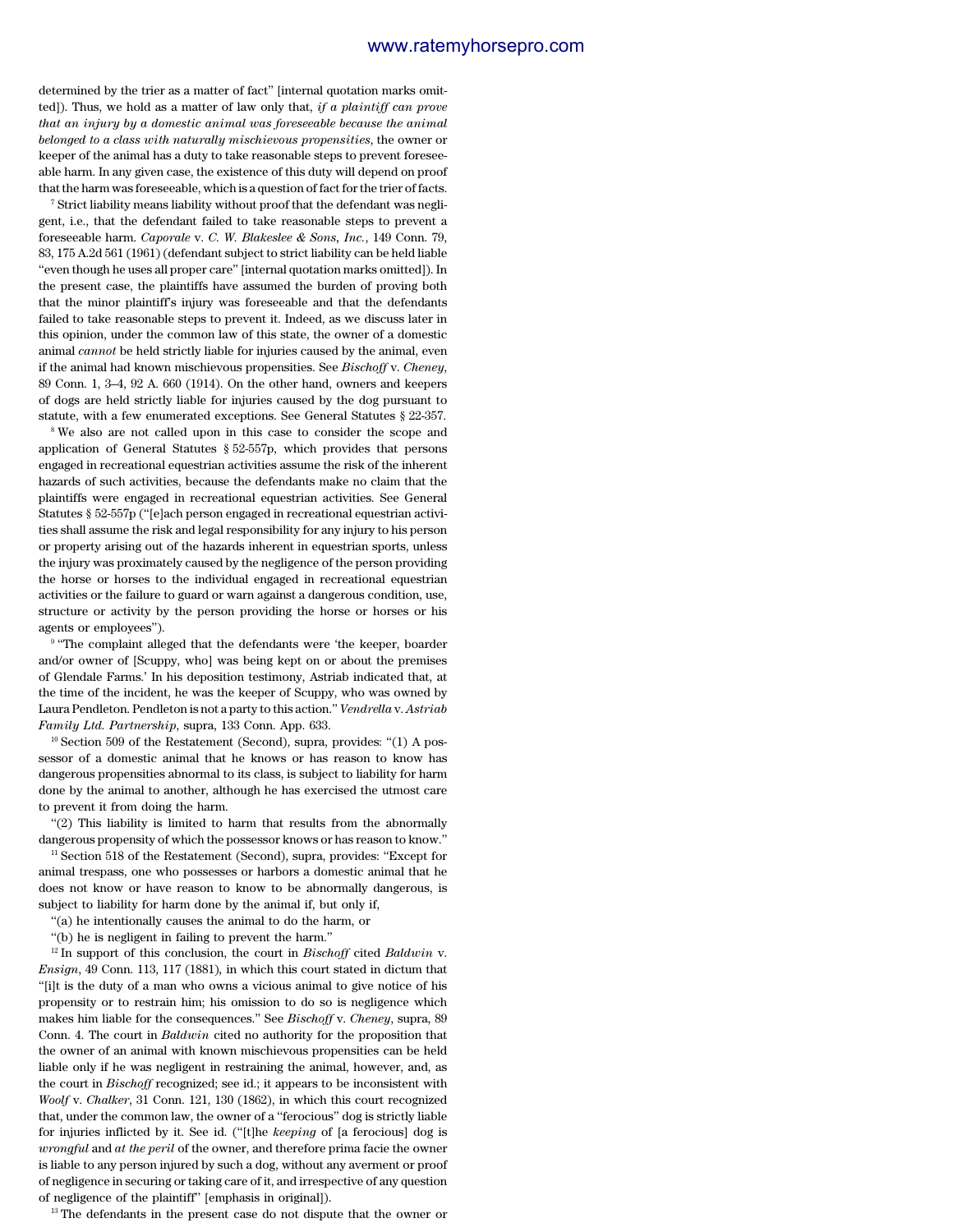keeper of a domestic animal that previously has exhibited mischievous propensities can be held liable for injuries inflicted by the animal even if the animal was not roaming at large. See *Woolf* v. *Chalker*, 31 Conn. 121, 130 (1862) (owner of ferocious dog is strictly liable for injuries caused by dog while on owner's premises), overruled in part by *Bischoff* v. *Cheney*, supra, 89 Conn. 4 (owner of domestic animal with known mischievous propensities is not strictly liable for injuries caused by animal, but can be held liable for negligent restraint of animal).

<sup>14</sup> The court in *Barnum* held that the owner of a trespassing animal may be held *strictly* liable for damages caused by the animal. *Barnum* v. *Vandusen*, supra, 16 Conn. 205 (defendant could be held liable ''upon proof of the facts . . . averred [by the plaintiff], without any proof of knowledge by the defendant, that the said sheep so in his custody, were diseased . . . and without any proof of malice, misconduct or neglect, on the part of the defendant'' [internal quotation marks omitted]). This holding was effectively overruled by this court's decisions in *Baldwin* v. *Ensign*, 49 Conn. 113, 116–17 (1881) (owner is liable for negligence in allowing domestic animal to roam at large), and *Bischoff* v. *Cheney*, supra, 89 Conn. 4 (owner of domestic animal cannot be held strictly liable for damages caused by animal).

<sup>15</sup> For the same reasons, it does not logically follow from the Appellate Court's statement in *Stokes* v. *Lyddy*, 75 Conn. App. 252, 265–66, 815 A.2d 263 (2003), that ''[i]t is the duty of the owner of [a vicious] animal, having knowledge of its vicious propensities, to give notice of the propensities or to restrain the animal, and that failure to do so is negligence that makes the owner liable for its consequences'' that the owner has *no duty* to restrain an animal with no known mischievous propensities, but belonging to a class of animals with naturally mischievous propensities. The duty owed by the owner of such animals was not at issue in *Stokes*.

<sup>16</sup> Although the court in *Baldwin* relied generally on *Barnum* v. *Vandusen*, supra, 16 Conn. 204; see *Baldwin* v. *Ensign*, supra, 49 Conn. 116; the court in *Barnum* had stated only that, ''the owner of a domestic animal, *not naturally inclined to commit mischief*, is not liable for an injury committed by it [in a place where it rightfully belongs] unless [the owner] has notice that such animal is accustomed to commit mischief . . . .'' (Emphasis added.) *Barnum* v. *Vandusen*, supra, 204. Thus, the court in *Barnum* simply did not address the question of the owner's liability for injuries caused by an animal that is where it rightfully belongs and that belongs to a species that *is* "naturally inclined to commit mischief . . . . " Id.

Neither the defendant nor the court in *Barnum* cited any case of this court in support of the proposition that the owner of an animal that is where it is entitled to be cannot be held liable for injuries caused by the animal in the absence of scienter. Rather, the defendant cited a treatise and a New York case, both of which state categorically that the owner of a domestic animal is not liable for injuries caused by the animal unless the owner had knowledge of its previous mischievous behavior. See *Barnum* v. *Vandusen*, supra, 16 Conn. 202 (argument of defendant), citing 1 Z. Swift, Digest of the Laws of the State of Connecticut (1822), p. 551 (''if a man has a dog, or a bull, or any other domestic animal, such as are usually kept, and are necessary to the existence of man, no action is maintainable for any injury done by such animal, unless the owner knew that he was accustomed to do mischief: for without such knowledge, no negligence or fault is imputable to him''), and *Vrooman* v. *Lawyer*, 13 Johnson's Reports 339 (N.Y. Sup. 1815–1816) (''[i]f damage be done by any domestic animal, kept for use or convenience, the owner is not liable to an action on the ground of negligence, without proof that he knew that the animal was accustomed to do mischief''). Neither of these authorities cited a single Connecticut case to support this proposition, however, and we find their reasoning unpersuasive for the reasons set forth in this opinion. With respect to a third authority cited by the defendant in *Barnum*, namely, "1 Chitt. Plead. 69 (old [edition])"; *Barnum v*. *Vandusen*, supra, 202; it is unclear what edition of Chitty's treatise on pleading the defendant was relying on. The 1840 edition of the treatise, however, provides that ''[t]he owner of domestic or other animals *not naturally inclined to commit mischief*, as dogs, horses, and oxen, is not liable for any injury committed by them to the person or personal property; unless it can be shown that [the owner] previously had notice of the animal's mischievous propensity . . . *or that the injury was attributable to some other neglect on his part* . . . .'' (Emphasis added.) 1 J. Chitty & T. Chitty, A Treatise on the Parties to Actions, and on Pleading (8th American Ed. 1840), p. 81a. This language is very similar to the language used by the court in *Barnum*.

<sup>17</sup> We also recognize that the Appellate Court's decision in *Mann* v. *Regan*, 108 Conn. App. 566, 948 A.2d 1075 (2008), provides some indirect support for the defendants' claim that, if a domestic animal was not roaming at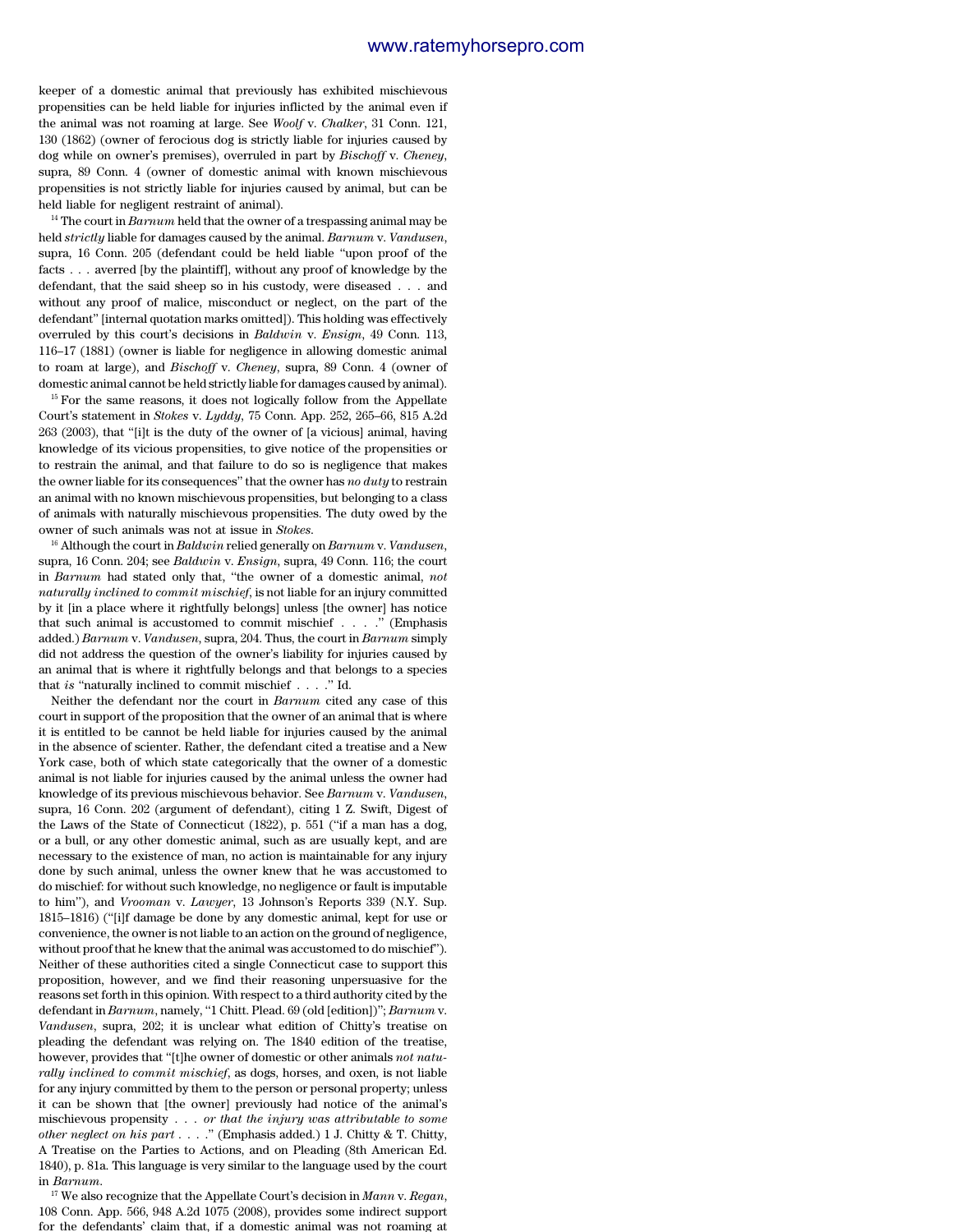large, the owner can be held liable for damages caused by the animal only if it had known mischievous propensities. In *Mann,* the plaintiff brought a negligence action against the owner of a dog that had bitten the plaintiff while she was caring for the dog in her own residence. Id., 569. The Appellate Court and the parties in *Mann* appear to have assumed that, to prevail on her claim, the plaintiff was required to ''prove that the dog had vicious propensities and that the owner or keeper had knowledge, or the means of knowledge, of them''; (internal quotation marks omitted) id., 579–80; as that issue was not contested. This assumption apparently was based on a decision of the Connecticut Circuit Court. See id., quoting *Basney* v. *Klema*, 2 Conn. Cir. 538, 544, 203 A.2d 95 (1964). (The Connecticut Circuit Court acted as a trial court for certain cases from 1960 through 1974. See State of Connecticut Judicial Branch, ''History of the Courts,'' available at http://jud.ct.gov/ystday/ history.html [last visited March 24, 2014].) In turn, the court in *Basney* v. *Klema*, supra, 544, cited *Frederickson* v. *Kepner*, 82 Cal. App. 2d 905, 908, 187 P.2d 800 (1947), which held that the owner of a dog with known savage propensities ''keeps the dog at his risk and is liable for damages resulting from the conduct of the animal.'' Although the court in *Frederickson* did not specify whether the owner would be strictly liable or liable for negligence, its use of the phrase ''at his risk''; *Frederickson* v. *Kepner*, supra, 908; suggests the former, a distinction that was not recognized by the court in *Basney*. The failure to make the distinction between strict liability and liability for negligence also has caused confusion in other jurisdictions. In *Griner* v. *Smith*, 43 N.C. App. 400, 405, 259 S.E.2d 383 (1979), for example, the Court of Appeals of North Carolina observed that ''[t]he notion that a party must show the dangerous propensity of a domestic animal before establishing a basis for recovery arose originally in what were essentially strict liability cases. See generally [W.] Prosser, Law of Torts, § 76 (4th Ed. 1971).'' The court then observed that ''often times decisions [of the North Carolina courts] are rendered without distinguishing between traditional negligence actions and actions which at common law might amount to actions involving strict liability.'' *Griner* v. *Smith*, supra, 406. The court stated that the cases involving strict liability for injuries caused by abnormally dangerous animals ''should not . . . be read as restricting the rights of action against the keeper of a domestic animal when injury is caused by conduct other than [the abnormal] viciousness of an animal.'' Id., 407. Accordingly, the court in *Griner* concluded that ''[t]he owner of a domestic animal is chargeable with knowledge of the general propensities of certain animals and he must exercise due care to prevent injury from reasonably anticipated conduct.'' Id.; see also *Drake* v. *Dean,* 15 Cal. App. 4th 915, 929, 19 Cal. Rptr. 2d 325 (1993) (observing that, in previous case before court involving dog bite, ''legal principles governing strict liability and negligence were conflated''). For this and the other reasons stated in this opinion, *Basney* is hereby overruled.

The defendants in the present case also rely on D. Wright et al., Connecticut Law of Torts (3d Ed. 1991) § 125, pp. 359–60, which, in the section of the treatise dealing with strict liability, provides that, ''[i]n the case of domestic animals . . . liability is predicated upon the knowledge (actual or constructive) by the owner or harborer of the animal that the animal has previously exhibited vicious tendencies. In other words, liability is based upon scienter, and ordinarily the owner or harborer of the domestic animal will not be liable until a second vicious act is committed by the animal. Thus the liability of the owner or a harborer of domestic animal is not a strict or absolute liability . . . .'' We conclude that this reliance is misplaced for two reasons. First, contrary to the authors' suggestion, strict liability does not mean liability without proof of *scienter*; it means liability without proof of *negligence*. See *Caporale* v. *C. W. Blakeslee & Sons, Inc.*, 149 Conn. 79, 83, 175 A.2d 561 (1961) (defendant subject to strict liability can be held liable ''even though he uses all proper care'' [internal quotation marks omitted]). In other words, if proof of negligence is required, there is no strict liability, regardless of whether the animal previously has caused an injury. Thus, the reason that there is no strict liability for injuries caused by domestic animals in Connecticut is not because our common law requires proof of scienter which we conclude it does not—but because this court in *Bischoff* v. *Cheney*, supra, 89 Conn. 4, held that it would be unduly harsh to hold owners liable for injuries caused by domestic animals without proof of negligence, even if the owner had knowledge of the animal's mischievous propensities. Second, to the extent that this treatise on Torts suggests that, under the common law of this state, there is no liability for *negligence* in the absence of scienter, we have determined that such a conclusion is not supported by this court's cases.

Because it is also likely to cause some confusion, it is appropriate to clarify this court's statement in *Granniss* v. *Weber*, 107 Conn. 622, 625, 141 A. 877 (1928), that the ''principal purpose and effect of [a dog bite statute imposing strict liability on the owner of a dog that causes damage to the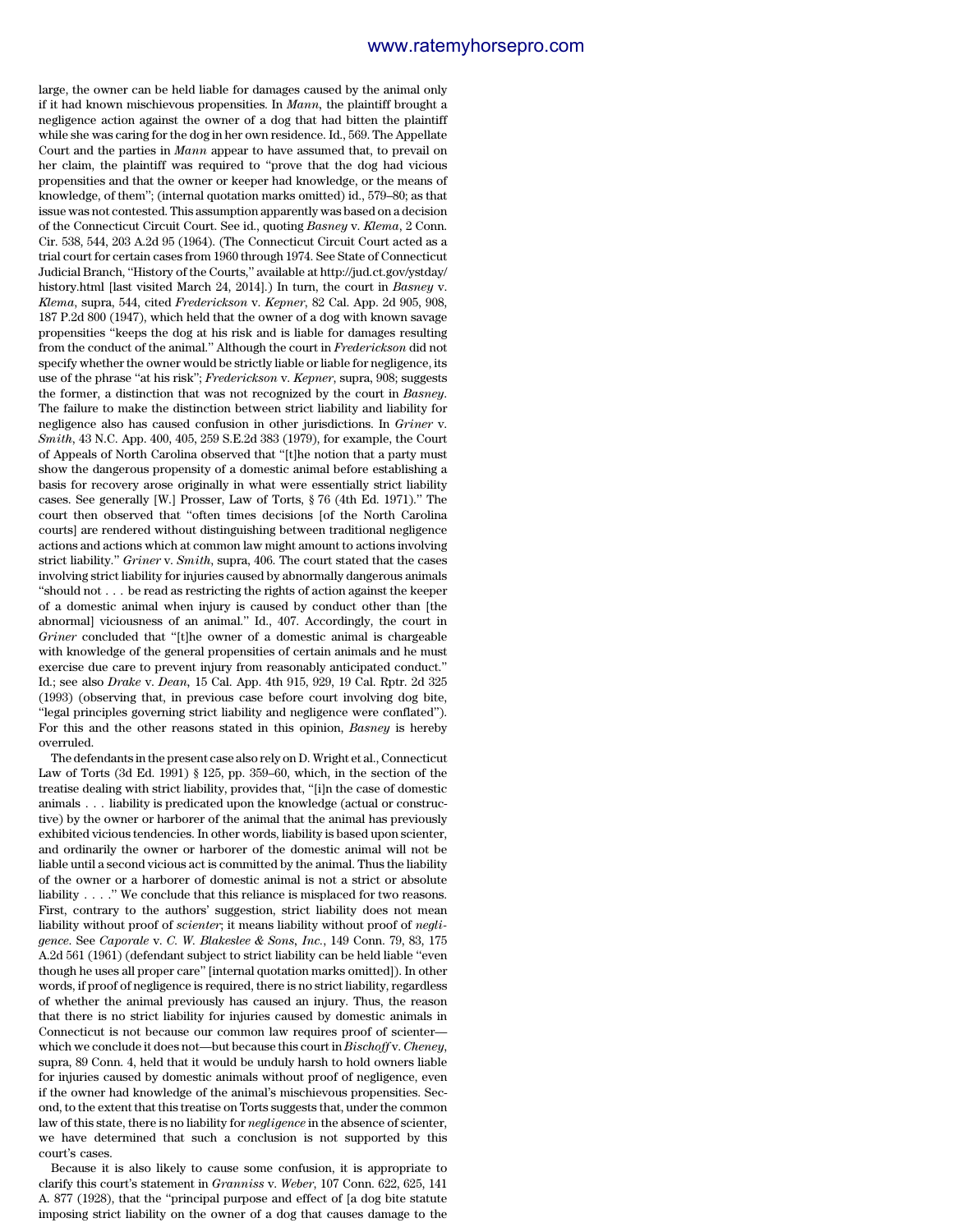body or property of any person] was to abrogate the common-law doctrine of scienter as applied to damage by dogs to persons and property, so that liability of the owner or keeper became no longer dependent upon his knowledge of the dog's ferocity or mischievous propensity . . . .'' This language may be understood as implying that, before strict liability for dog bites was imposed by statute, the owner of a domestic animal was not subject to liability *of any kind* in the absence of scienter. It is more reasonable to conclude, however, that the dog bite statute eliminated the common-law requirement that the dog have a known vicious propensity to injure persons in order for the owner to be held *strictly liable*. See *Woolf* v. *Chalker*, 31 Conn. 121, 130 (1862) (under common law, owner of ferocious dog was strictly liable for injuries caused by dog), overruled by *Baldwin* v. *Ensign*, supra, 49 Conn. 117. There is no reason to believe that the statute was premised on the assumption that the owner of a dog that caused a foreseeable injury to a person could not be held liable for his or her *negligence* in the absence of proof of scienter.

 $18$  We recognize that § 52-557p provides that the owner or keeper of a horse is not liable for injuries "arising out of the hazards inherent in equestrian sports,'' and we express no opinion here as to whether, if a jury reasonably could conclude in a particular case that horses have a natural propensity to bite or to inflict other types of injuries, the risk of such an injury would be ''inherent in equestrian sports . . . .'' We hold only that the statute clearly contemplates that the mere fact a horse is on the premises of its owner or keeper will not immunize the owner or keeper from negligence claims involving foreseeable injuries caused by the horse. Nor does the statute provide that there is no liability for negligence if the specific horse has no known mischievous propensities.

<sup>19</sup> The defendants in the present case raised the affirmative defense that the plaintiffs' injuries were the result, in whole or in part, of the father's negligence. A number of courts have concluded that principles of comparative or contributory negligence apply to negligence cases involving injuries caused by domestic animals in the same manner as they apply to other negligence actions. See *Hardin* v. *Christy*, 462 N.E.2d 256, 258, 262–63 (Ind. 1984) (jury reasonably could have found that plaintiff who had been bitten by stallion was contributorily negligent when plaintiff was experienced horse trainer); *Baker* v. *McIntosh*, 132 S.W.3d 230, 233 (Ky. App. 2004) (owner not liable for injuries caused by colt when risk of injury was, or should have been, as apparent to injured person as to owner); *Huber* v. *Timmons*, 184 Neb. 718, 722–23, 171 N.W.2d 794 (1969) (plaintiff who was injured by pony was contributorily negligent when evidence showed that she was familiar with ponies and their natural propensities and was as aware of handler's ability to handle horses as defendants); see also 3 Restatement (Second), supra, § 518, comment (i), p. 32 (''[w]hen the liability stated in this [s]ection is based upon the negligence of the keeper of the animal, the person injured is barred by his contributory fault under the same conditions as in all other cases of negligence''). We note that, ''[a]lthough Connecticut has adopted the doctrine of comparative negligence; see General Statutes § 52-572h (b); our statutes retain the term contributory negligence. See, e.g., General Statutes §§ 52-114 and 52-572h (b).'' (Internal quotation marks omitted.) *Juchniewicz* v. *Bridgeport Hospital*, 281 Conn. 29, 32 n.4, 914 A.2d 511 (2007).

 $20$  The plaintiffs in the present case alleged in their complaint that the defendants ''invited members of the general public to enter and patronize [Glendale Farms].'' The defendants admitted this allegation except as to the words ''to enter and patronize [Glendale Farms],'' which they denied. ''In general, there is an ascending degree of duty owed by the possessor of land to persons on the land based on their entrant status, i.e., trespasser, licensee or invitee.'' (Internal quotation marks omitted.) *Morin* v. *Bell Court Condominium Assn., Inc.*, 223 Conn. 323, 327, 612 A.2d 1197 (1992). A number of courts have concluded that the liability of an owner or keeper of a domestic animal to a person injured by the animal while on the owner's or keeper's premises depends on the injured person's entrant status. See *Duren* v. *Kunkel*, 814 S.W.2d 935, 938 (Mo. 1991); *DeRobertis* v. *Randazzo*, 94 N.J. 144, 157, 462 A.2d 1260 (1983); *Dunnings* v. *Castro*, 881 S.W.2d 559, 563 (Tex. App. 1994); but see *Mercer* v. *Fritts*, 9 Kan. App. 2d 232, 235–38, 676 P.2d 150 (1984) (when plaintiff was injured by domestic animal, law governing liability for injuries caused by animals applies regardless of plaintiff's entrant status), aff'd, 236 Kan. 73, 689 P.2d 774 (1984); cf. *Giacalone* v. *Housing Authority*, 306 Conn. 399, 408, 51 A.3d 352 (2012) (''Whether a dangerous condition is created by rats, snow, rotting wood or vicious dogs, these differing facts present no fundamental ground of distinction [for purposes of establishing liability for failure to keep the premises reasonably safe]. What defines the landlord's duty is the obligation to take reasonable measures to ensure that the *space* over which it exercises dominion is safe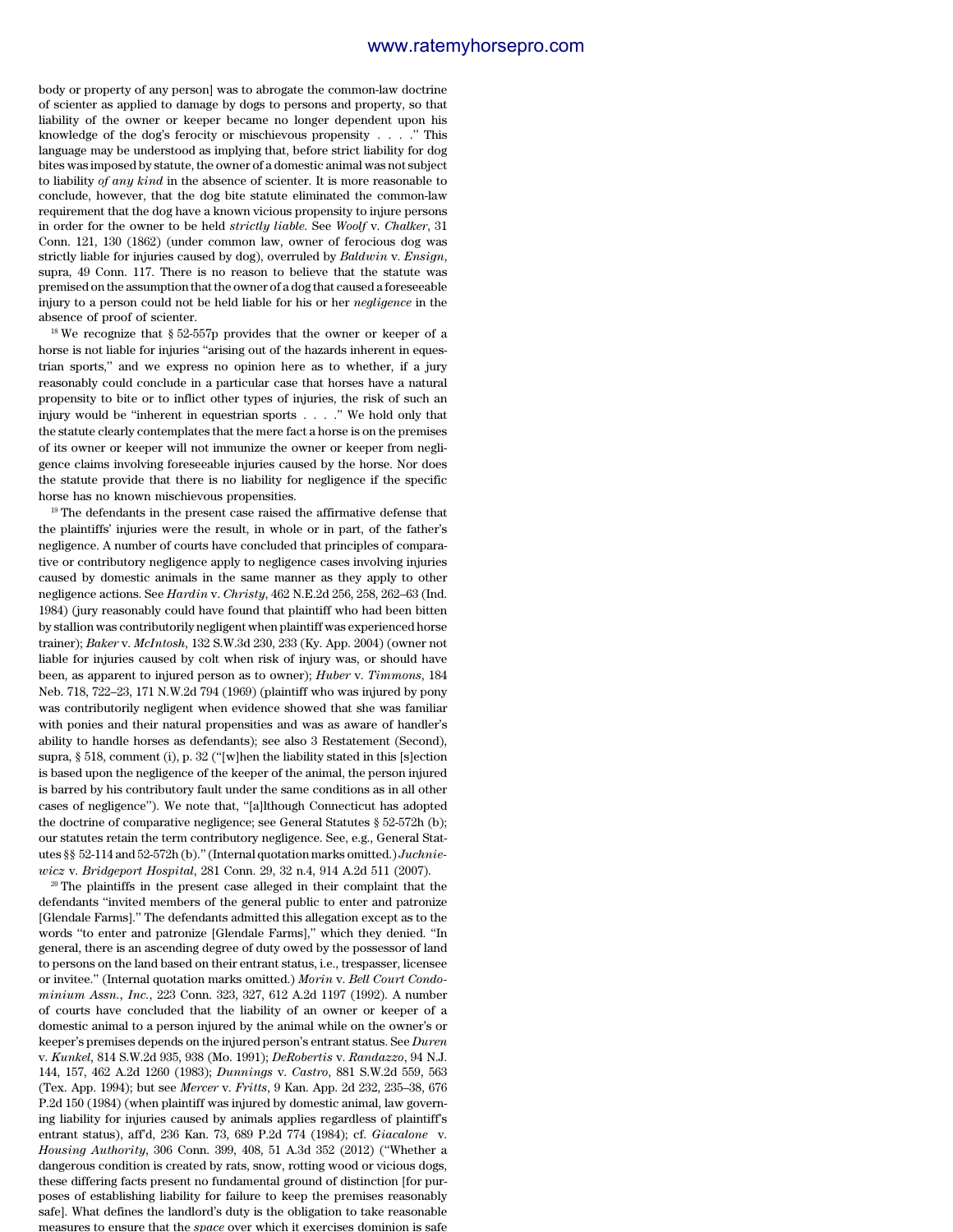from dangers, and a landlord may incur liability by failing to do so.'' [Emphasis in original.]).

<sup>21</sup> The amici argue that this issue has not arisen in the past because our case law has been clear that such claims are not allowed. As we have indicated herein, we disagree. Although there is dicta in some of our cases that arguably supports the defendants' position, and one Circuit Court case adopted that position based on a misreading of a California case; see footnote 17 of this opinion; this court has never directly addressed the issue.

<sup>22</sup> See *Humphries* v. *Rice*, 600 So. 2d 975, 978 (Ala. 1992) (''the owner of a *domestic* animal is assumed to know the animal's general propensities and, therefore, is under a duty to use due care to prevent injury from the animal's reasonably anticipated behavior''; [emphasis in original; internal quotation marks omitted]; even in absence of evidence that animal had mischievous propensities); *Vigue* v. *Noyes*, 113 Ariz. 237, 240, 550 P.2d 234 (1976) (applying rule set forth in § 518 of Restatement [Second], supra); *Van Houten* v. *Pritchard*, 315 Ark. 688, 692, 870 S.W.2d 377 (1994) (same); *Drake* v. *Dean*, 15 Cal. App. 4th 915, 929, 19 Cal. Rptr. 2d 325 (1993) (''As the Restatement [(Second), supra, § 518] and the cases indicate, negligence may be predicated on the characteristics of the animal which, although not abnormal to its class, create a foreseeable risk of harm. As to those characteristics, the owner has a duty to anticipate the harm and to exercise ordinary care to prevent the harm.''); *Taft* v. *Taft*, 209 Ga. App. 499, 500, 433 S.E.2d 667 (1993) (bull is not abnormally vicious animal subject to 3 Restatement [Second], supra, § 509, imposing strict liability for injuries caused by abnormally dangerous domestic animals, but owner could be held liable under negligence theory for ''the usual and natural consequence to be anticipated from allowing an ordinary animal of that kind to go at large'' [internal quotation marks omitted]); *Farrior* v. *Payton*, 57 Haw. 620, 630, 562 P.2d 779 (1977) (''[t]he owner or keeper of a domestic animal is bound to take notice of the general propensities of the class to which it belongs . . . and insofar as such propensities are of a nature likely to cause injury he must exercise reasonable care to guard against them and to prevent injuries which are reasonably to be anticipated from them'' [internal quotation marks omitted]); *Ross* v. *Lowe*, 619 N.E.2d 911, 914 (Ind. 1993) (''the owner of a dog is bound to know the natural propensities of dogs, and if these propensities are the kind which reasonably might be expected to cause injury, the owner must use reasonable care to prevent such injuries from occurring''); *Gardner* v. *Koenig*, 188 Kan. 135, 138, 360 P.2d 1107 (1961) (applying rule set forth in 3 Restatement [Second], supra, § 518); *Baker* v. *McIntosh*, 132 S.W.3d 230, 232 (Ky. App. 2004) (same); *Moura* v. *Randall*, 119 Md. App. 632, 646, 705 A.2d 334 (''[a]n animal owner may be liable under a negligence theory even where he is unaware of any mischievous propensity on the animal's part, if he has failed to exercise reasonable care in controlling the animal or preventing the harm caused by him''), cert. denied, 349 Md. 495, 709 A.2d 140 (1998); *Trager* v. *Thor*, 445 Mich. 95, 104–105, 516 N.W.2d 69 (1994) (applying rule set forth in 3 Restatement [Second], supra, § 518); *Duren* v. *Kunkel*, 814 S.W.2d 935, 938–39 (Mo. 1991) (same); *Huber* v. *Timmons*, 184 Neb. 718, 722,171 N.W.2d 794 (1969) (''Even in the absence of any known viciousness in a domestic animal, its owner is obliged to exercise over it a certain degree of care depending upon the kind and character of the particular animal concerned, the circumstances in which it is placed, and the purposes for which it is employed or kept. The owner . . . is charged with knowledge of the natural propensities of animals . . . and, if these propensities are of the kind that might cause injury he must exercise the care necessary to prevent such injuries as may be anticipated.'' [Internal quotation marks omitted.]); *DeRobertis* v. *Randazzo*, 94 N.J. 144, 156, 462 A.2d 1260 (1983) (''[i]f either the dog is not vicious or the owner does not know of its vicious propensities, then negligence, not absolute liability, applies''); *Smith* v. *Ruidoso*, 128 N.M. 470, 477, 994 P.2d 50 (1999) (adopting rule set forth in § 518 of Restatement [Second], supra, and concluding that ''a negligence claim is appropriate where the dog owner lacks knowledge of the dog's vicious propensities and ineffectively controls the animal in a situation where it would reasonably be expected that injury could occur'' [internal quotation marks omitted]); *Griner* v. *Smith*, 43 N.C. App. 400, 407, 259 S.E.2d 383 (1979) (''[t]he owner of a domestic animal is chargeable with knowledge of the general propensities of certain animals and he must exercise due care to prevent injury from reasonably anticipated conduct'' even in absence of evidence that animal had known vicious propensities); *Westberry* v. *Blackwell*, 282 Or. 129, 133, 577 P.2d 75 (1978) (applying rule set forth in § 518 of Restatement [Second], supra); *Sybesma* v. *Sybesma*, 534 N.W.2d 355, 358 (S.D. 1995) (same); *Dunnings* v. *Castro*, 881 S.W.2d 559, 563 (Tex. App. 1994) (applying rule set forth in § 518 of Restatement [Second], supra, and concluding that ''an owner of a dog may be liable for injuries caused by the dog even if the animal is not vicious, if the plaintiff can prove that the owner's negligent handling of the animal caused the animal to injure the plaintiff''); *Arnold* v. *Laird*, 94 Wn. 2d 867, 871, 621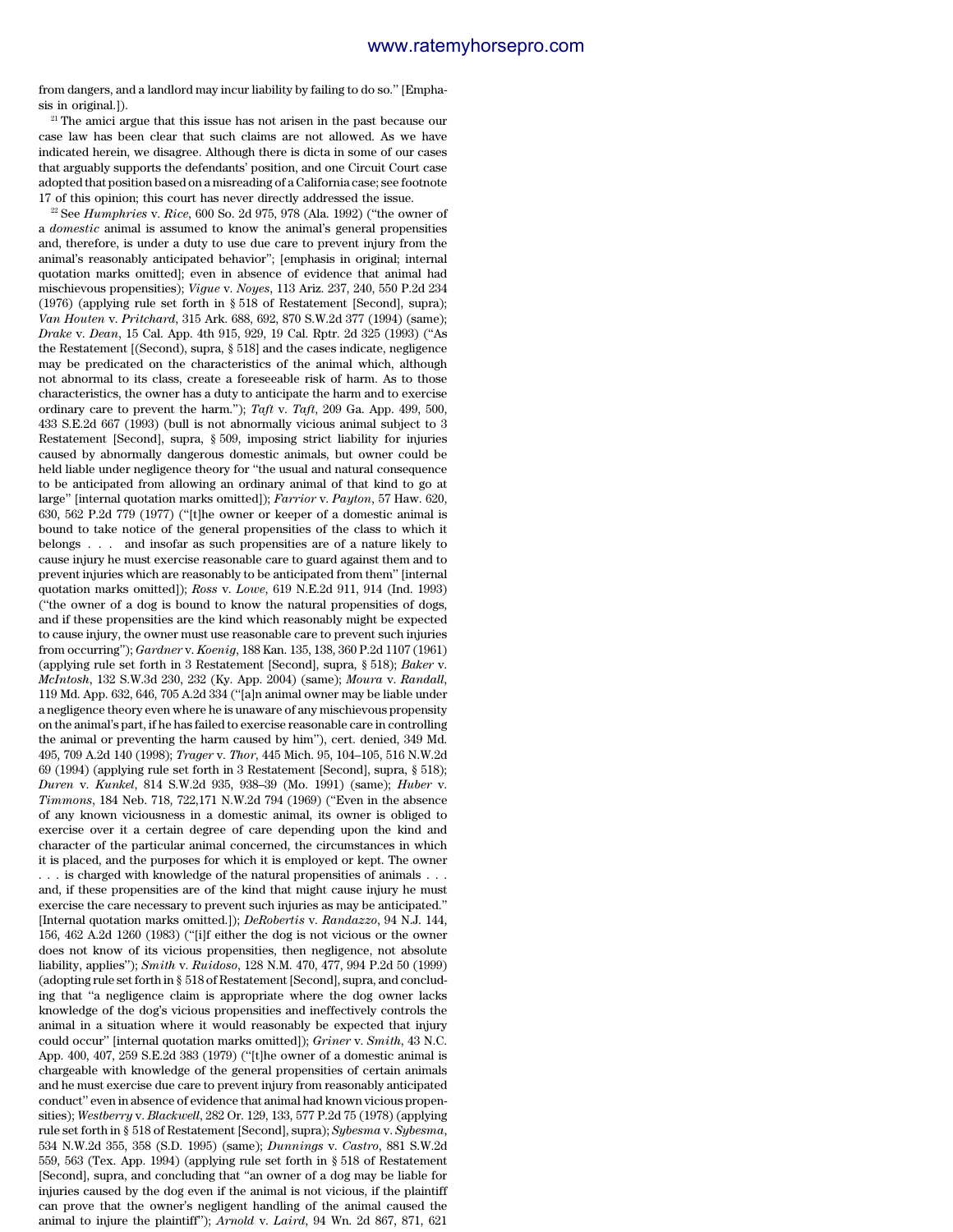P.2d 138 (1980) (applying rule set forth in § 518 of Restatement [Second], supra); *Jividen* v. *Law*, 194 W. Va. 705, 712, 461 S.E.2d 451 (1995) (West Virginia rule recognizing negligence action against owner of animal that does not have known, abnormally dangerous propensities ''is similar, if not identical, to that utilized in [§ 518 of the Restatement [Second], [supra]''); *Nelson* v. *Hansen*, 10 Wis. 2d 107, 113–14, 102 N.W.2d 251 (1960) (''[a]t common law, an owner or keeper of a domestic animal which is not abnormally dangerous, and which he does not have reason to know to be abnormally dangerous, but which is likely to do harm unless controlled, is liable for the harm done by such an animal only if he fails to exercise reasonable care to confine or otherwise control it, or the harm is of a sort which it is normal for animals of that class to do''); *Borns ex rel. Gannon* v. *Voss*, 70 P.3d 262, 270 (Wy. 2003) ("if [the plaintiff] can prove that, under all the circumstances, the [dog owners] violated their duty to her of reasonable care in the control of [the dog], liability may result even if [the owners] had no knowledge of [the dog's] propensity to bite people, or indeed, even if [the dog] had no such propensity''); but see *Bard* v. *Jahnke*, 6 N.Y.3d 592, 599, 848 N.E.2d 463, 815 N.Y.S.2d (2006) (declining to recognize action for negligence arising from injuries caused by animal that belongs to breed that is naturally dangerous); *Searcy* v. *Brown*, 607 S.W.2d 937, 941 (Tex. Civ. App. 1980) (''[t]he owner of a domestic animal is not liable for injuries caused by it in a place where it has a right to be, unless the animal is of known vicious propensities or the owner should know of the vicious or unruly nature of the animal'' [internal quotation marks omitted]); cf. *Groh* v. *Hasencamp*, 407 So. 2d 949, 952 (Fla. App. 1981) (holding that ''[t]he owner or keeper of a domestic animal is bound to take notice of the general propensities of the class to which it belongs, and also of any particular propensities peculiar to the animal itself of which he has knowledge or is put on notice; and in so far as such propensities are of a nature likely to cause injury he must exercise reasonable care to guard against them and to prevent injuries which are reasonably to be anticipated from them''; [internal quotation marks omitted]; but stating that domestic animals are presumed not to be mischievous in absence of evidence of prior mischievous conduct), petition denied, 415 So. 2d 1360 (Fla. 1982); *Kinley* v. *Bierly*, 876 A.2d 419, 422 (Pa. Super. 2005) (applying 3 Restatement [Second], supra, § 518, but concluding that plaintiff was required to show that animal had known mischievous propensities to prevail on negligence claim).

The defendants in the present case rely on *Peterson* v. *Eichhorn*, 344 Mont. 540, 189 P.3d 615 (2008), and *Hojem* v. *Kelly*, 21 Wn. App. 200, 584 P.2d 451 (1978). In *Peterson*, the plaintiff brought an action for negligence after she was injured when a horse owned by the defendant Jim Eichhorn and kept on property owned by the defendant Bonnie Basta leaned over the fence of the corral in which Basta kept it and bit the plaintiff. *Peterson* v. *Eichhorn*, supra, 541–42. The plaintiff and Basta reached a settlement. Id., 542. With respect to the claims against Eichhorn, the court concluded that the plaintiff had ''not established the existence of a genuine issue of material fact as to whether Eichhorn's keeping [the horse] in the corral on Basta's property as he did fell below the [proper] degree of care . . . . Id., 550. It is entirely unclear, however, whether the court in *Peterson* concluded that the mere *fact* that Eichhorn was keeping his horse on Basta's property did not present a genuine issue of material fact as to whether Eichhorn had violated the standard of care or, instead, it concluded that there was no genuine issue of material fact as to whether the *manner* in which the horse was being kept violated the standard of care. Accordingly, the case provides little guidance.

In *Hojem* v. *Kelly*, supra, 21 Wn. App. 200, the plaintiff brought a negligence action against the proprietors of a riding stable that had rented her a horse. While the plaintiff was riding the horse on a field on the defendants' property, a riderless horse entered the field and frightened the plaintiff's horse, causing it to bolt. Id., 201–202. The plaintiff fell and was injured. Id., 202. The court in *Hojem* stated that the defendants could be held liable if the plaintiff proved that the riderless horse ''was vicious or dangerous and that such was known or reasonably should have been known to the defendants.'' Id., 205. The court held that, because there was no evidence that a riderless horse in a riding area is dangerous and ''a horse will not be presumed to be vicious or dangerous,'' the plaintiff could not prevail on her claim. Id. We find the defendants' reliance on this case to be misplaced for two reasons. First, the court in *Hojem* applied to a negligence claim the known, ''abnormally dangerous propensity'' standard that applies to claims of strict liability under § 509 of the Restatement (Second), supra. In a later case, the Supreme Court of Washington applied the standard set forth in § 518 of the Restatement (Second), supra, to negligence claims involving domestic animals. See *Arnold* v. *Laird*, 94 Wn. 2d 867, 871, 621 P.2d 138 (1980). Accordingly, *Hojem* has been implicitly overruled. Second, to the extent that the defendants in the present case rely on *Hojem* for the proposition that horses are presumed not to be dangerous, we do not conclude in the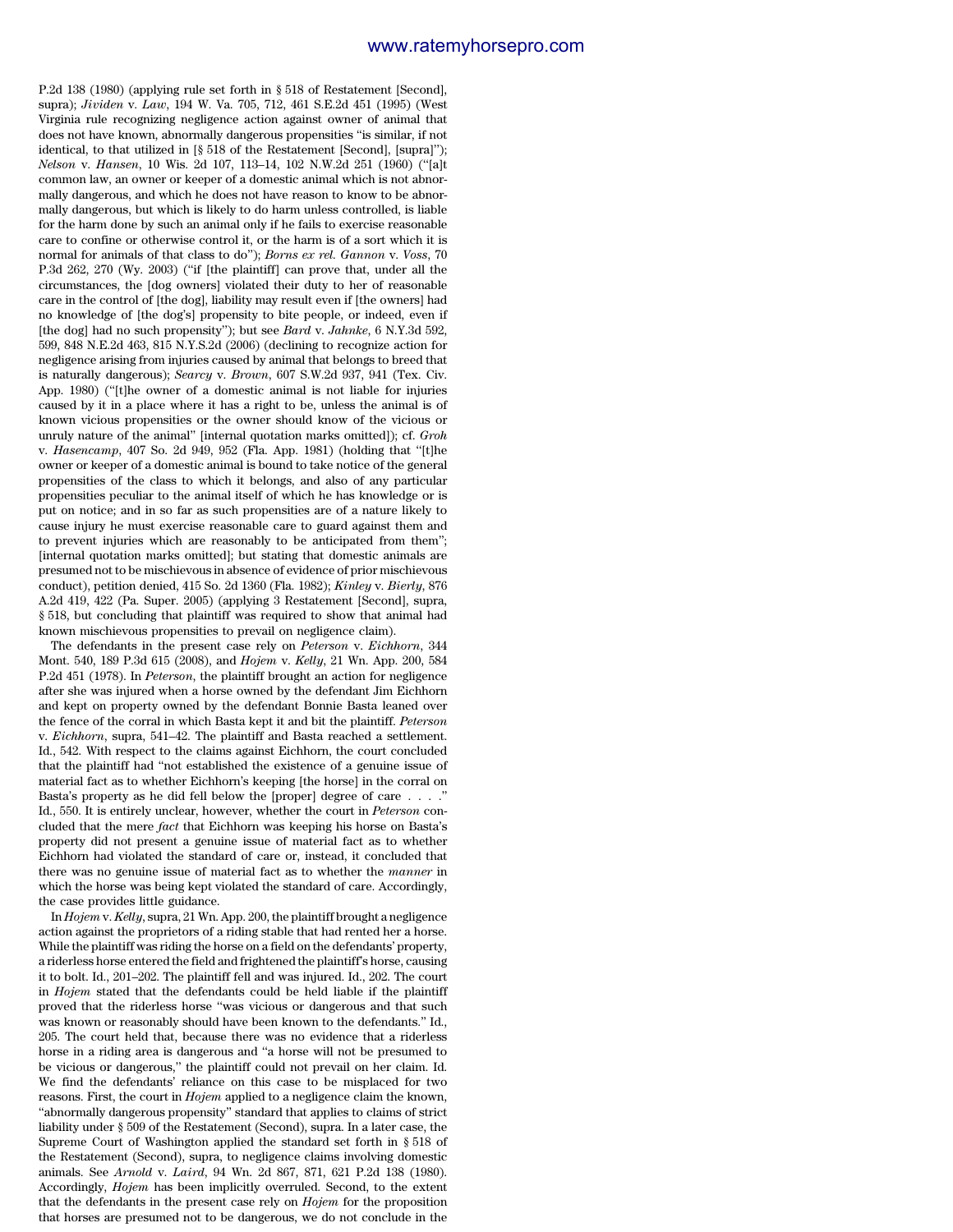present case that horses may be presumed to be dangerous. Rather, we conclude that, if a plaintiff presents evidence that it was reasonably foreseeable that a horse would be dangerous under the particular facts and circumstances of the case, and reasonable minds could differ on that question, the issue is one for the trier of facts.

<sup>23</sup> The plaintiffs contend that, because the defendants did not claim before the trial court that the plaintiffs' evidence did not create a genuine issue of material fact as to whether horses have a natural propensity to bite, but claimed only that, even if horses have such a propensity, they owed no duty to the plaintiffs, this issue was not preserved for review. Because both parties have briefed the issue, the issue presents a pure question of law, the issue would inevitably arise on remand if we declined to address it and the defendants cannot prevail on their claim, we conclude that we may and should address it regardless of whether it was preserved.

<sup>24</sup> In *Bischoff* v. *Cheney*, supra, 89 Conn. 5, this court effectively took judicial notice of the fact that cats as a species are harmless. See id. (''The cat is not of a species of domestic animals naturally inclined to mischief, such as, for example, cattle . . . . The cat's disposition is kindly and docile, and by nature it is one of the most tame and harmless of all domestic animals.''). Under § 2-1 (c) of the Connecticut Code of Evidence, ''[a] judicially noticed fact must be one not subject to reasonable dispute in that it is either (1) within the knowledge of people generally in the ordinary course of human experience, or (2) generally accepted as true and capable of ready and unquestionable demonstration.'' If the question of cats' naturally mischievous propensities had come before this court as a matter of first impression today, we might have applied the more flexible approach that we adopt in this opinion and have left that determination to the jury on a case-by-case basis. Indeed, it is far from clear to us that the proposition that cats are ''kindly and docile, and by nature . . . one of the most tame and harmless of all domestic animals''; *Bischoff* v. *Cheney*, supra, 5; is ''[a] judicially noticed fact . . . not subject to reasonable dispute . . . .'' Conn. Code Evid. § 2-1 (c). The correctness of this particular ruling in *Bischoff*, however, is not before the court in the present case.

<sup>25</sup> See also *Dolezal* v. *Carbrey*, 161 Ariz. 365, 369, 778 P.2d 1261 (App. 1989) (''In the first instance, the determination of whether the defendant owed to [the] plaintiff any duty to use due care at all is always a question of law for the court. . . . This issue is to be presented to the jury, however, where there is a debatable question as to whether the injury to the plaintiff was within the foreseeable scope of the risk and whether the defendant was required to recognize the risk and take precautions against it.'' [Internal quotation marks omitted.]); *Bigbee* v. *Pacific Telephone & Telegraph Co.*, 34 Cal. 3d 49, 56, 665 P.2d 947, 192 Cal. Rptr. 857 (1983) (''Ordinarily, foreseeability is a question of fact for the jury. . . . It may be decided as a question of law only if, under the undisputed facts there is no room for a reasonable difference of opinion.'' [Citation omitted; internal quotation marks omitted.]).

The concurrence states that ''[n]one of the cases cited by the majority suggests that the question of whether a domesticated animal has a natural propensity to engage in harmful conduct should be submitted to the jury.'' The concurrence then cites a number of cases for the proposition that the owner or keeper of a domestic animal is assumed to know the animal's general propensities, ''thus indicating that the only question the jury must decide is whether the owner took appropriate steps to prevent the foreseeable harm.'' Contrary to the concurrence's statement, the court in *Dolezal* v. *Carbrey*, supra, 161 Ariz. 370, concluded that the questions of whether ''an otherwise gentle horse might bolt in reaction to out-of-the-ordinary cues'' and whether ''an inexperienced rider on a runaway horse could be harmed in some manner'' were questions for the jury because reasonable minds could reach different conclusions on those questions. The cases holding that the owner or keeper of a domestic animal is assumed to know the animal's propensities simply do not address the question of whether those propensities are a matter of common knowledge. Although the natural propensity of horses to bite may have been a matter of common knowledge in earlier times, when horses were a daily presence in most peoples' lives, we do not believe that that is the case today. See, e.g., *Leipske* v. *Guenther*, 7 Wis. 2d 86, 91, 95 N.W.2d 774 (1959) (''[i]n the present case there is no evidence that it is a natural propensity of horses to bite people, and we are not prepared to take judicial notice of such a propensity''). Moreover, although it may be undisputed in the present case that horses, as a species, have a natural tendency to bite, it is possible that, in another case, the horse at issue may belong to a class of horses for which the propensity is less